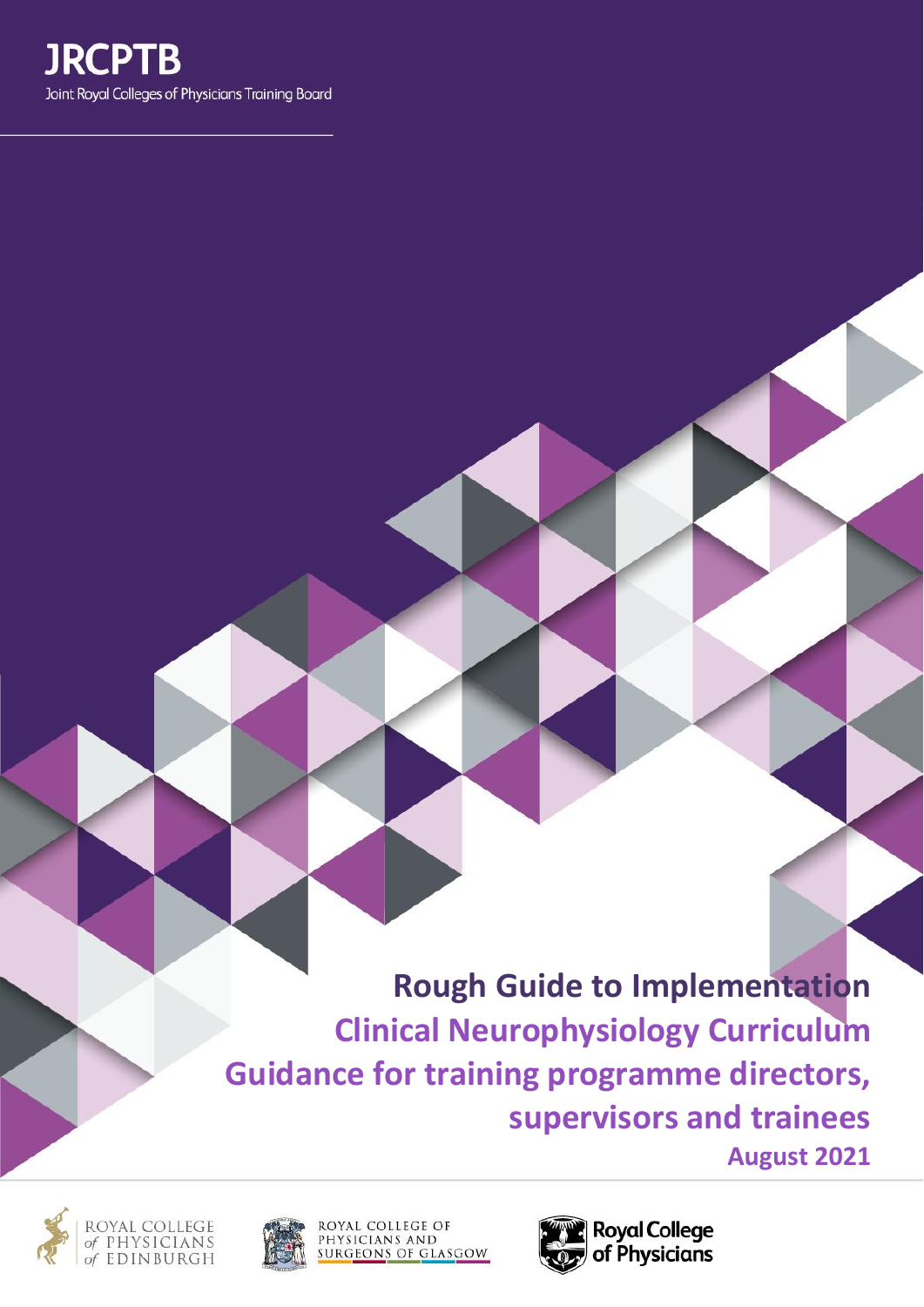# **Contents**

| What is different about the 2021 Clinical Neurophysiology   |  |
|-------------------------------------------------------------|--|
|                                                             |  |
|                                                             |  |
| Assessment: What is required from trainees and trainers? 7  |  |
|                                                             |  |
| Induction Meeting with ES: Planning the training year 13    |  |
| Induction Meeting with Clinical Supervisor (CS)14           |  |
|                                                             |  |
| Transition arrangements for trainees already in programme16 |  |
| Trainees who have come from alternative entry pathways16    |  |
| Annual Review of Competence Progression (ARCP)16            |  |
| ARCP Decision Aid for Clinical Neurophysiology 20           |  |
|                                                             |  |
|                                                             |  |
|                                                             |  |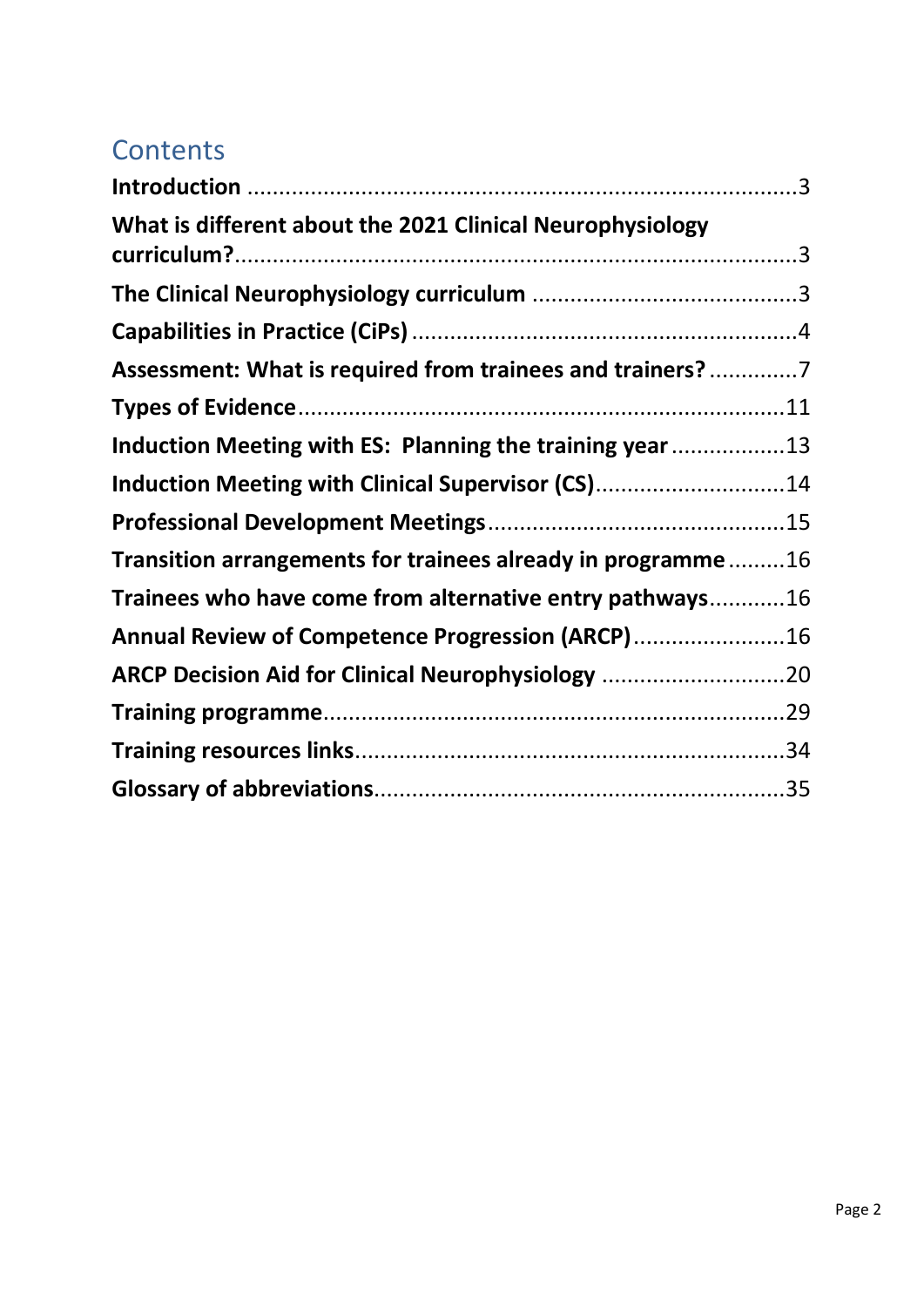## <span id="page-2-0"></span>**Introduction**

This guide for Clinical Neurophysiology is to help training programme directors (TPDs), supervisors, trainees and others with the practicalities of implementing the new curriculum. It is intended to supplement rather than replace the curriculum document itself. The curriculum, ARCP decision aid and this guide are available on the [JRCPTB website.](https://www.jrcptb.org.uk/specialties/clinical-neurophysiology)

The Rough Guide has been put together by members of the Clinical Neurophysiology SAC with additional help from many external stakeholders especially trainees. It is intended to be a 'living document' and we value feedback via [curriculum@jrcptb.org.uk.](mailto:curriculum@jrcptb.org.uk)

## <span id="page-2-1"></span>**What is different about the 2021 Clinical Neurophysiology curriculum?**

#### **Background**

There have been two major drives to the need for change. Firstly the move away from the 'tick-box' approach associated with the current competency-based curricula, to the holistic assessment of high level learning outcomes. The new curriculum has a relatively small number of 'capabilities in practice' (CIPs) which are based on the concept of entrustable professional activities (EPAs). Secondly, the GMC has mandated that all postgraduate curricula must incorporate the essential generic capabilities required by all doctors as defined in the [Generic Professional Capabilities \(GPC\) framework.](https://www.gmc-uk.org/education/standards-guidance-and-curricula/standards-and-outcomes/generic-professional-capabilities-framework).

#### **Duration of training**

Clinical Neurophysiology higher specialty training will usually be completed 4 years of fulltime training. There will be options for those trainees who demonstrate exceptionally rapid development and acquisition of capabilities to complete training sooner than the indicative time. There may also be trainees who develop more slowly and will require an extension of training as indicated in the Reference Guide for Postgraduate Specialty Training in the UK (The Gold Guide).

## <span id="page-2-2"></span>**The Clinical Neurophysiology curriculum**

The purpose of the curriculum is to produce doctors with the generic professional and specialty specific capabilities required to practice in Clinical Neurophysiology. It aims to give them the underlying knowledge, skills and behaviours required for a Consultant Physician working within the modern NHS and will also ensure that the trainee develops the full range of speciality-specific core capabilities, together with areas of advanced practice covering neuromuscular techniques, EEG and EPs.

The objectives of the curriculum are: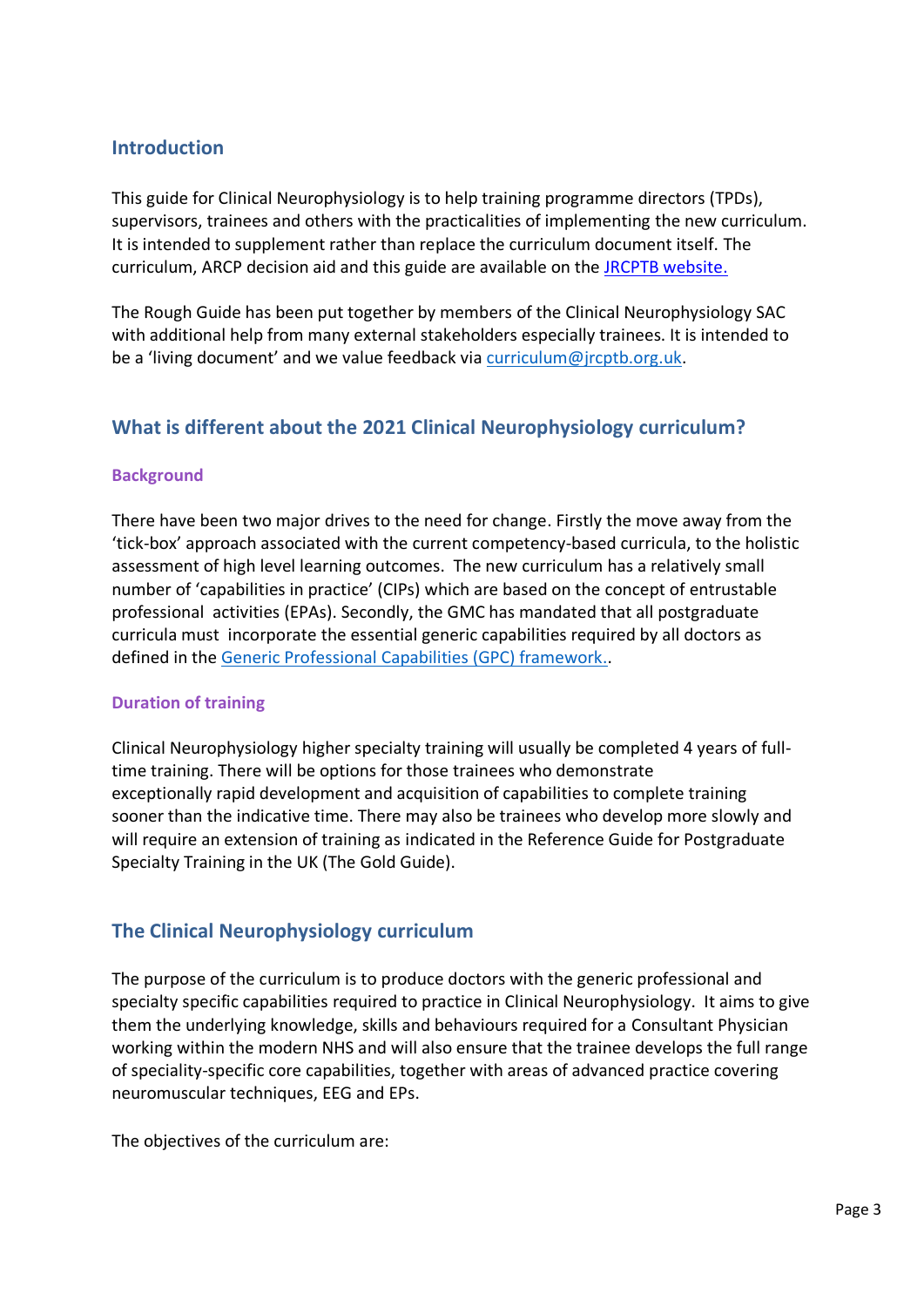- to set out a range of specific professional capabilities that encompass all knowledge, skills and activities needed to practice clinical neurophysiology at consultant level
- to set expected standards of knowledge and performance of various professional skills and activities at each stage
- to suggest indicative training times and experiences needed to achieve the required standards
- to indicate how the professional capabilities will be assessed.

### **Scope of Practice**

Clinical Neurophysiology requires diagnostic reasoning and the ability to combine neurophysiological data with the clinical picture; and to be able to communicate diagnostic information to colleagues in other specialties. Clinical Neurophysiologists need the ability to work within, or as leaders of, teams and systems involving other healthcare professionals to effectively provide optimal patient care. They need to be able to provide service for neonates, children and adults.

Clinical Neurophysiologists have a wide variety of opportunities for research and the training is designed to facilitate opportunities for academic careers.

Clinical Neurophysiology trainees will have developed a number of core capabilities incorporating electroencephaography (EEG), nerve conduction studies (NCS) and electromyograohy (EMG) techniques, and Evoked Potentials. They will also develop capabilities in advanced EEG (including ambulatory EEG, video telemetry, electrocorticography and sleep studies), advanced EMG (including single fibre EMG, autonomic testing, quantitative sensory testing, transcranial magnetic stimulation, and quantitative EMG) and advanced EP (including electroretinography, somatosensory evoked potentials and intraoperative monitoring). Some consultants practice in just one specialist area, but for the majority, clinical practice combines a mixture of the capabilities taught with both adults and children and it is necessary to gain experience in the whole curriculum.

Doctors in training will learn in a variety of settings using a range of methods, including workplace-based experiential learning, formal postgraduate teaching and simulation-based education.

By the end of their final year of training, the trainee will receive a CCT in Clinical Neurophysiology.

## <span id="page-3-0"></span>**Capabilities in Practice (CiPs)**

The **generic CiPs** cover the universal requirements of all specialties as described in the GPC framework. The generic CiPs are common across all physician specialties. Assessment of the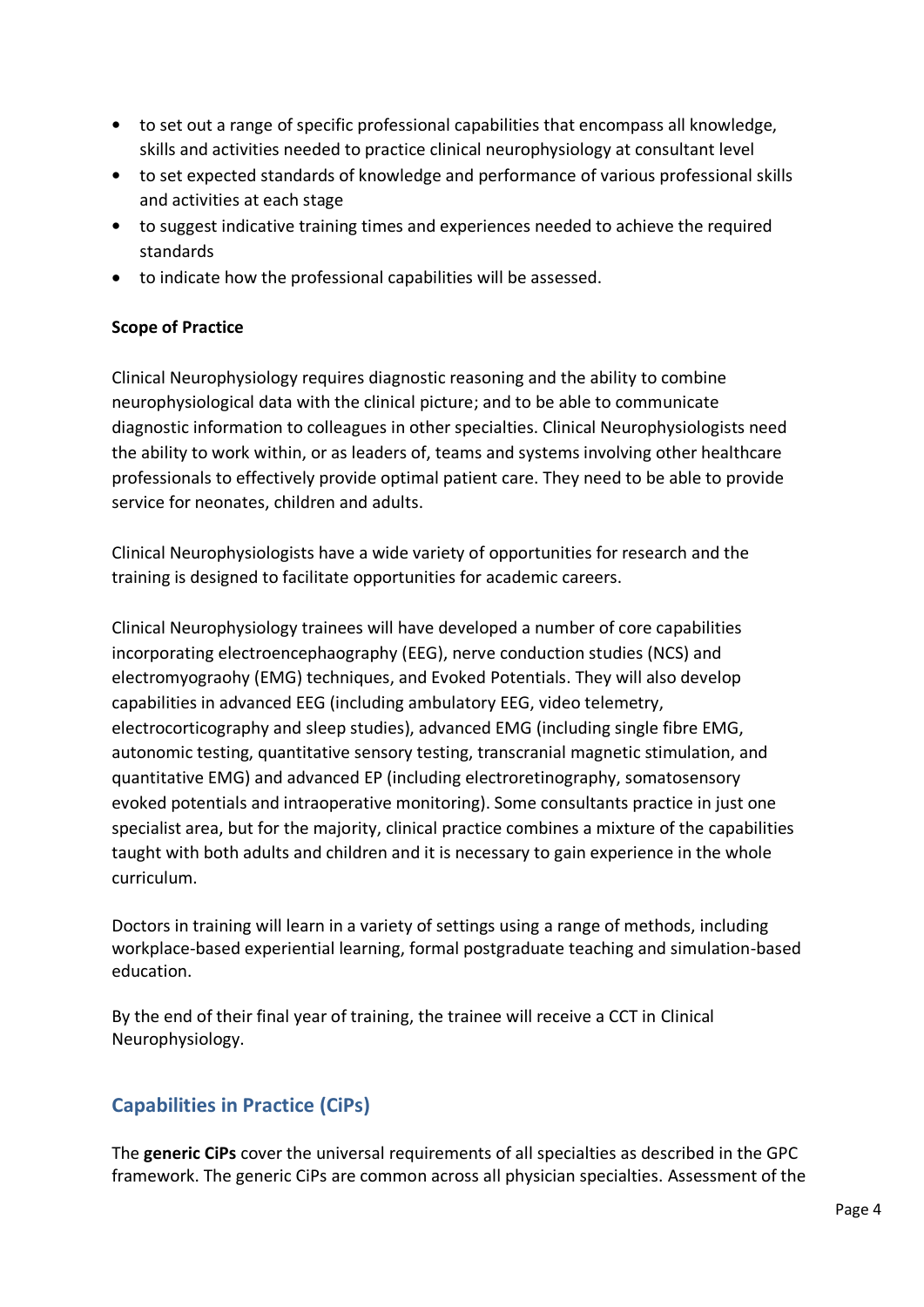generic CiPs will be underpinned by the GPC descriptors. Satisfactory sign off will indicate that there are no concerns.

The **specialty CiPs** describe the professional tasks or work within the scope of Clinical Neurophysiology.

Each CiP has a set of descriptors associated with that activity or task. Descriptors are intended to help trainees and trainers recognise the minimum level of knowledge, skills and attitudes which should be demonstrated for an entrustment decision to be made.

By the completion of training and award of CCT, the doctor must demonstrate that they are capable of unsupervised practice (level 4) in all specialty CiPs.

#### **Capabilities in practice (CiPs)**

#### **Generic CiPs**

- 1. Able to successfully function within NHS organisational and management systems
- 2. Able to deal with ethical and legal issues related to clinical practice
- 3. Communicates effectively and is able to share decision making, while maintaining appropriate situational awareness, professional behaviour and professional judgement
- 4. Is focussed on patient safety and delivers effective quality improvement in patient care
- 5. Carrying out research and managing data appropriately
- 6. Acting as a clinical teacher and clinical supervisor to be assessed by DOPS

#### **Specialty CiPs**

- 1. Managing and delivering a basic adult and paediatric NCS / EMG service
- 2. Managing and delivering a basic adult and paediatric Electroencephalography (EEG)service
- 3. Managing and delivering a basic adult and paediatric Evoked Potentials (EP) service
- 4. Managing and delivering an advanced adult and paediatric adult and paediatric EMG service
- 5. Managing and delivering an advanced adult and paediatric Evoked Potential service
- 6. Managing and delivering an advanced adult and paediatric adult and paediatric EEG service

Detail regarding each CiP can be seen in the curriculum.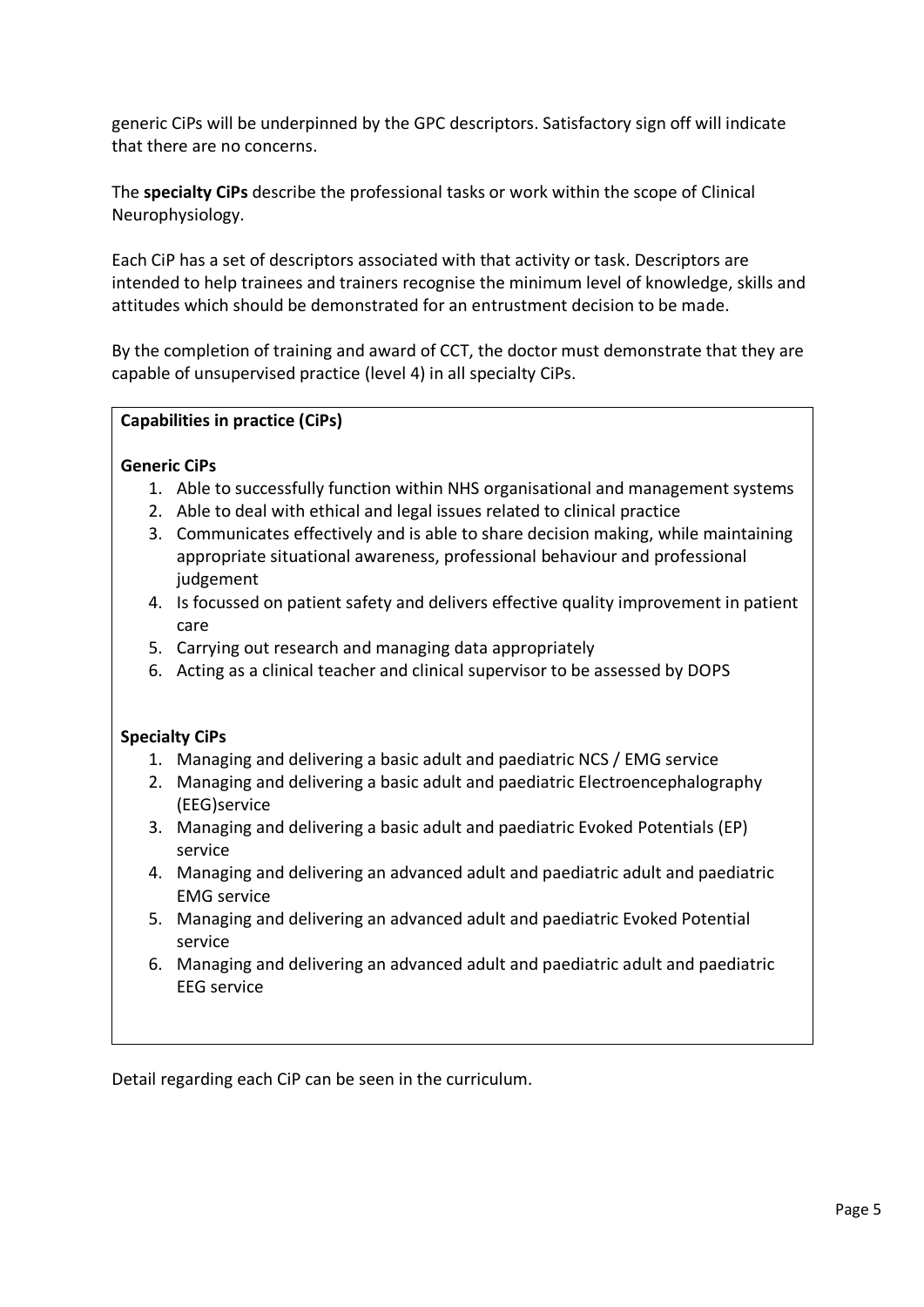## **Evidence of capability**

The curriculum describes the evidence that can be used by the educational supervisor to make a judgement of the trainee's capability (please see the CiPs tables and the assessment blueprint). The educational supervisor will make a holistic judgement based on the evidence provided, particularly the feedback from clinical supervisors and the multi disciplinary team. The list of evidence for each CiP is not exhaustive and other evidence may be equally valid.

## **Presentations and Conditions**

The curriculum provides guidance on the presentations and conditions which form the clinical context in which the capabilities are demonstrated. The presentation and conditions listed are either common or serious, and trainees will be expected to know about these but they will not need to be signed off for individual items.

| <b>Specialty and system</b>   | <b>Presentations</b>       | <b>Conditions/Issues</b>          |
|-------------------------------|----------------------------|-----------------------------------|
| <b>Nerve conduction study</b> | Spinal cord disease        | Anterior horn cell disorders      |
| and electromyography          | Nerve root disease         | Radiculopathies                   |
|                               | Disorders of plexi         | <b>Brachial and Lumbosacral</b>   |
|                               |                            | plexopathies                      |
|                               | Disorders of peripheral    | Axonal neuropathies,              |
|                               | nerves                     | demyelinating neuropathies,       |
|                               |                            | entrapments, nerve injuries       |
|                               | Disorders of the           | Myaesthenic syndromes,            |
|                               | neuromuscular junction     | botulism                          |
|                               | Disorders of muscle        | Genetic, metabolic,               |
|                               |                            | inflammatory, channelopathies     |
|                               | Disorders of the           |                                   |
|                               | autonomic nervous system   |                                   |
| Electroencephalography        | <b>Seizures</b>            | Focal and generalised epilepsies  |
|                               |                            | <b>Epileptic Encephalopathies</b> |
|                               |                            | Status epilepticus                |
|                               |                            | Non-organic seizures              |
|                               | Disorders of consciousness | Coma                              |
|                               |                            | Encephalopathy                    |
|                               | Organic brain disease      | Creutzfeldt-Jakob Disease         |
|                               | Sleep disorders            |                                   |
|                               | Preparation for epilepsy   | Intracranial and extracranial     |
|                               | surgery                    | recordings                        |
| <b>Visual evoked</b>          | Visual impairment          | Neuroinflammatory disorders,      |
| potentials                    |                            | Optic nerve compression,          |
|                               |                            | Chiasmal misrouting               |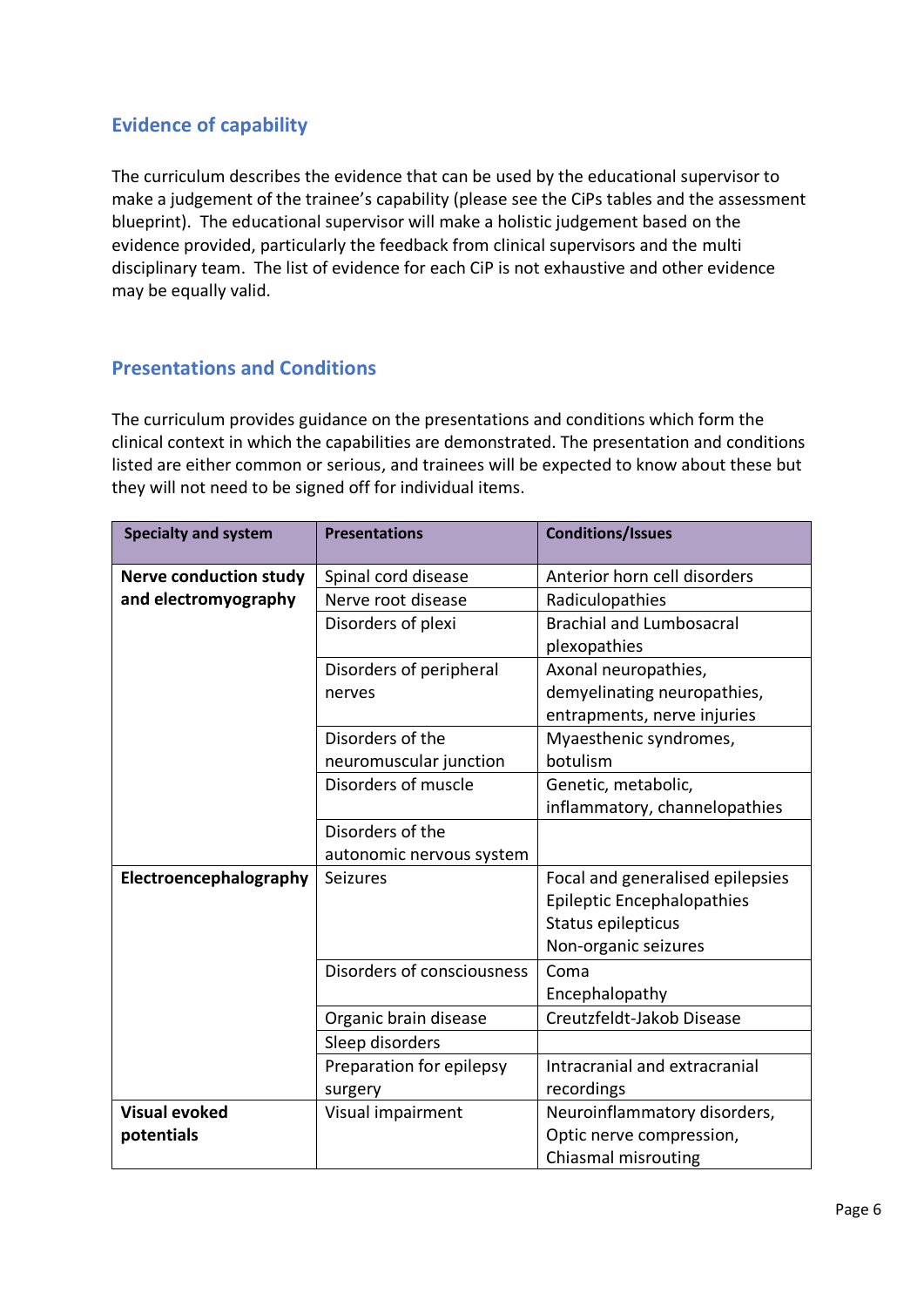| <b>Specialty and system</b>                 | <b>Presentations</b>                                           | <b>Conditions/Issues</b>                             |
|---------------------------------------------|----------------------------------------------------------------|------------------------------------------------------|
| Electroretinography                         | Visual impairment                                              | Retinopathies, maculopathies,<br>psychogenic disease |
| Somatosensory evoked<br>potentials          | Hypoxic brain injury                                           |                                                      |
|                                             | Dorsal column disorders                                        |                                                      |
|                                             | Intraoperative monitoring<br>for spinal and cranial<br>surgery | <b>Scoliosis</b>                                     |
| <b>Brainstem auditory</b>                   | Disorders of brainstem                                         | Neuro-inflammatory disorders,                        |
| evoked potentials                           | and vestibulocochlear<br>function                              | metabolic disorders,                                 |
| <b>Transcranial magnetic</b><br>stimulation | Disorders of motor<br>pathways                                 |                                                      |

## **Practical Procedures**

The curriculum lists the practical procedures required and the minimum level of competency.

Once a trainee is competent to perform a procedure unsupervised (as evidenced by 2 summative DOPS and a completed log book of appropriate activity) they will not need further assessment. It is a matter of professional insight and probity that a trainee should maintain their competency by carrying out the procedure when the opportunity arises. If a trainee has not performed a particular procedure for some time and no longer feels confident or competent to carry it out, then they should seek further training with appropriate supervision. Trainers should have ongoing conversation with trainees about procedural competence and this should be documented.

## <span id="page-6-0"></span>**Assessment: What is required from trainees and trainers?**

#### **Introduction**

Decisions about a trainee's competence progression will be based on an assessment of how they are achieving their CiPs. For the generic CiPs it will be a straightforward statement as to whether they are operating at, above, or below level expected for the current year of training. For the specialty CiPs there will be a judgement made at what level of supervision they require (i.e. unsupervised or with direct or indirect supervision). For each of these CiP there is a level that is to be achieved at the end of each year in order for a standard outcome to be achieved at the Annual Review of Competence Progression (ARCP). The levels expected are given in the grid below and in the ARCP decision aid.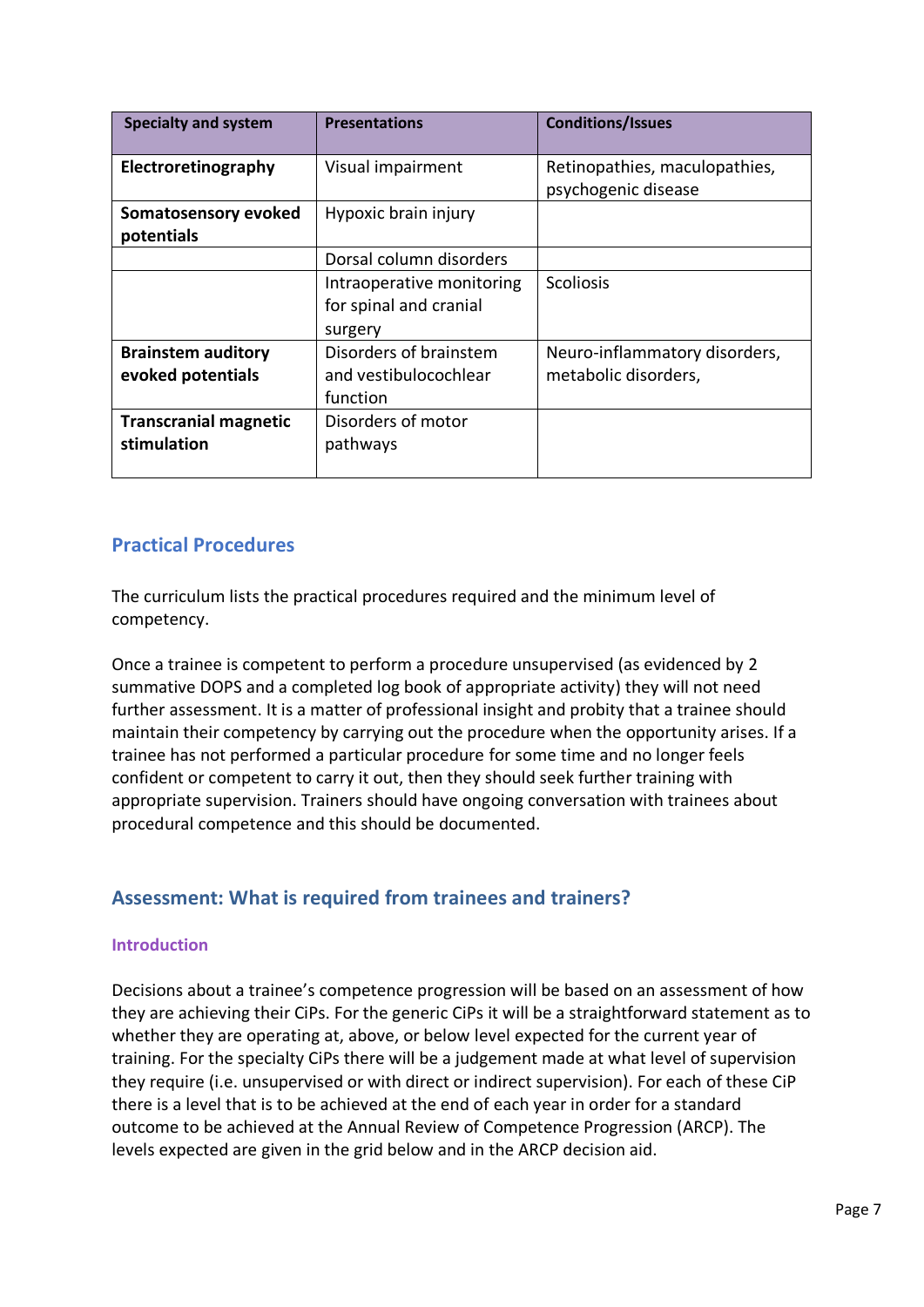#### **What the trainee needs to do**

They still need to do an appropriate number of supervised learning events (SLEs) and workplace based assessments (WPBAs). The requirements are documented in the ARCP decision aid (see ARCP section below) but it should be appreciated by trainer and trainee that the decision aid sets out the absolute minimums. SLEs and formative DOPS are not pass/fail summative assessments but should be seen by both trainer and trainee as learning opportunities for a trainee to have one to one teaching and receive helpful and supportive feedback from an experienced senior doctor. Trainees should therefore be seeking to have SLEs performed as often as practical. They also must continue to attend and document their teaching sessions and must continue to reflect (and record that reflection) on teaching sessions, clinical incidents and any other situations that would aid their professional development. They should record each procedure performed in a logbook to demonstrate that they have performed the requisite indicative numbers.

Each trainee must ensure that they have acquired multi-source feedback (MSF) on their performance each year and that this feedback has been discussed with their Educational Supervisor (ES) and prompted appropriate reflection. They also need to ensure that they have received a minimum of 3 reports from consultants who are familiar with their work and who will contribute to the Multiple Consultant Report (MCR). Each consultant contributing to the MCR will give an advisory statement about the level at which they assess the trainee to be functioning for each clinical CiP.

As the ARCP approaches, trainees need to arrange to see their ES to facilitate preparation of the ES report (ESR). They will have to self-assess the level at which they feel they are operating at for each CiP. In an analogous fashion to the MSF, this self- assessment allows the ES to see if the trainee's views are in accord with those of the trainers and will give an idea of the trainee's level of insight.

#### **Interaction between trainer and trainee**

Regular interaction between trainees and their trainers is critical to the trainee's development and progress through the programme. Trainees will need to engage with their clinical and educational supervisors.

At the beginning of the academic year there should be a meeting with the ES to map out a training plan for the year. This should include;

- how to meet the training requirements of the programme, addressing each CiP separately
- a plan for taking the Knowledge based assessment
- a discussion about what resources are available to help with the programme
- develop a set of SMART Personal Development Plans (PDPs) for the training year
- a plan for using study leave
- use of the various assessment/development tools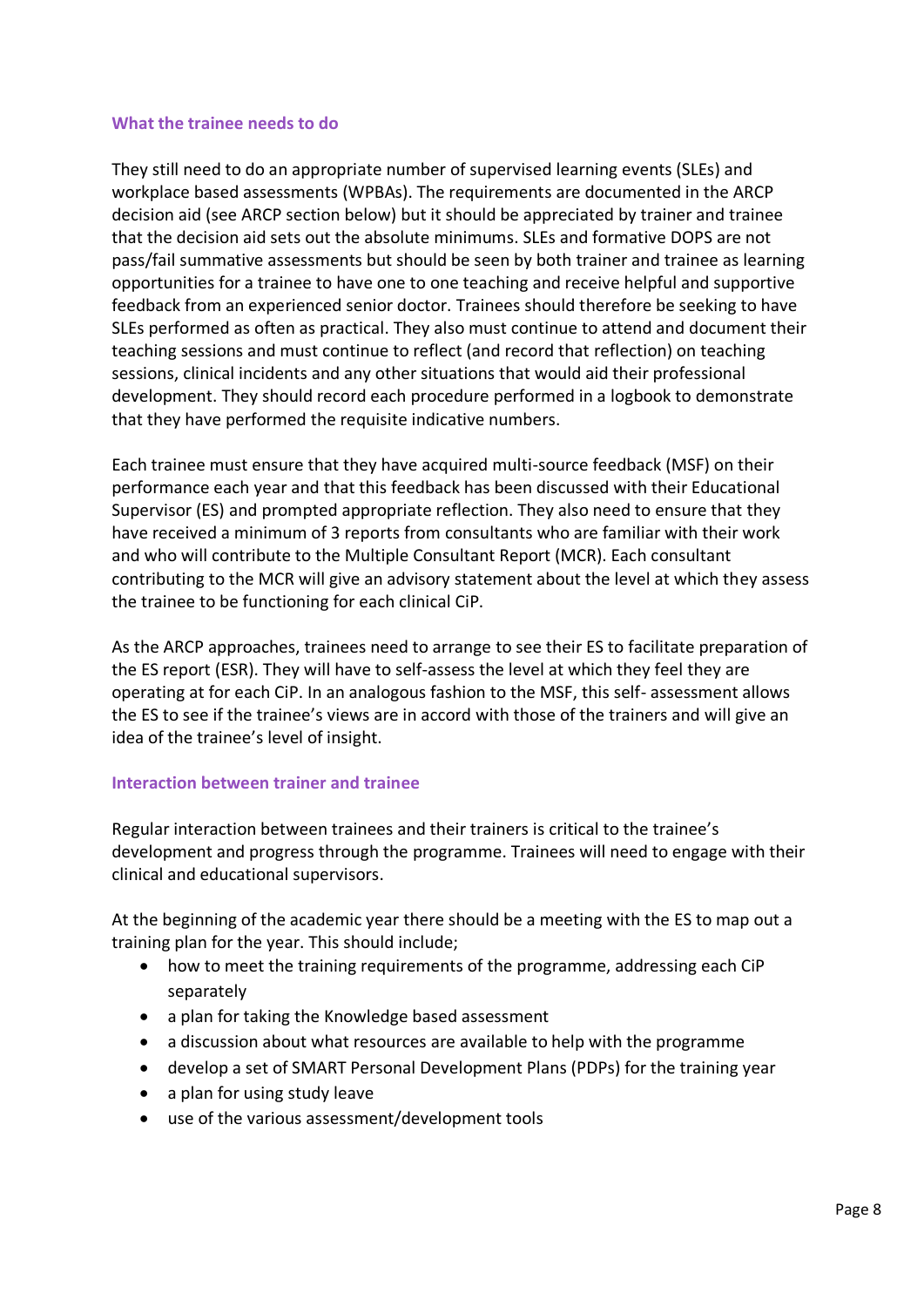The trainee should also meet with the clinical supervisor (CS) to discuss the opportunities in the current placement including;

- develop a PDP including SMART objectives for the placement
- access to clinics and how to meet the learning objectives
- expectations for inpatient experience

Depending on local arrangements there should be regular meetings (we recommend approximately one hour most weeks) for personalised, professional development discussions which will include;

- writing and updating the PDP
- reviewing reflections and SLEs
- reviewing MCR and other feedback
- discussing leadership development
- discussing the trainee's development as a physician and career goals
- discussing things that went well or things that went not so well

#### **Self-assessment**

Trainees are required to undertake a self-assessment of their engagement with the curriculum and in particular the CiPs. This is not a 'one-off' event but should be a continuous process from induction to the completion of the programme and is particularly important to have been updated ahead of the writing of the ES report and subsequent ARCP. Selfassessment for each of the CiPs should be recorded against the curriculum on the trainee's ePortfolio account.

The purpose of asking trainees to undertake this activity is:

- To guide trainees in completing what is required of them by the curriculum and helping to maintain focus of their own development. To initiate the process it is important that the induction meeting with a trainee's ES reviews how the trainee will use the opportunities of the coming academic year to best advantage in meeting the needs of the programme. It will allow them to reflect on how to tailor development to their own needs, over-and-above the strict requirements laid out in the curriculum
- To guide the ES and the ARCP panel as to how the trainee considers they have demonstrated the requirements of the curriculum as set out in the Decision Aid and where this evidence may be found in the trainee's portfolio. This will help the ARCP panel make a more informed judgement as to the trainee's progress and reduce the issuing of outcome 5s as a result of evidence not being available or found by the panel

#### **What the Educational Supervisor (ES) needs to do**

The educational supervisor and trainee should meet beforehand to plan what evidence will need to be obtained. This can be used by the ES to write an important and substantial ES report (ESR).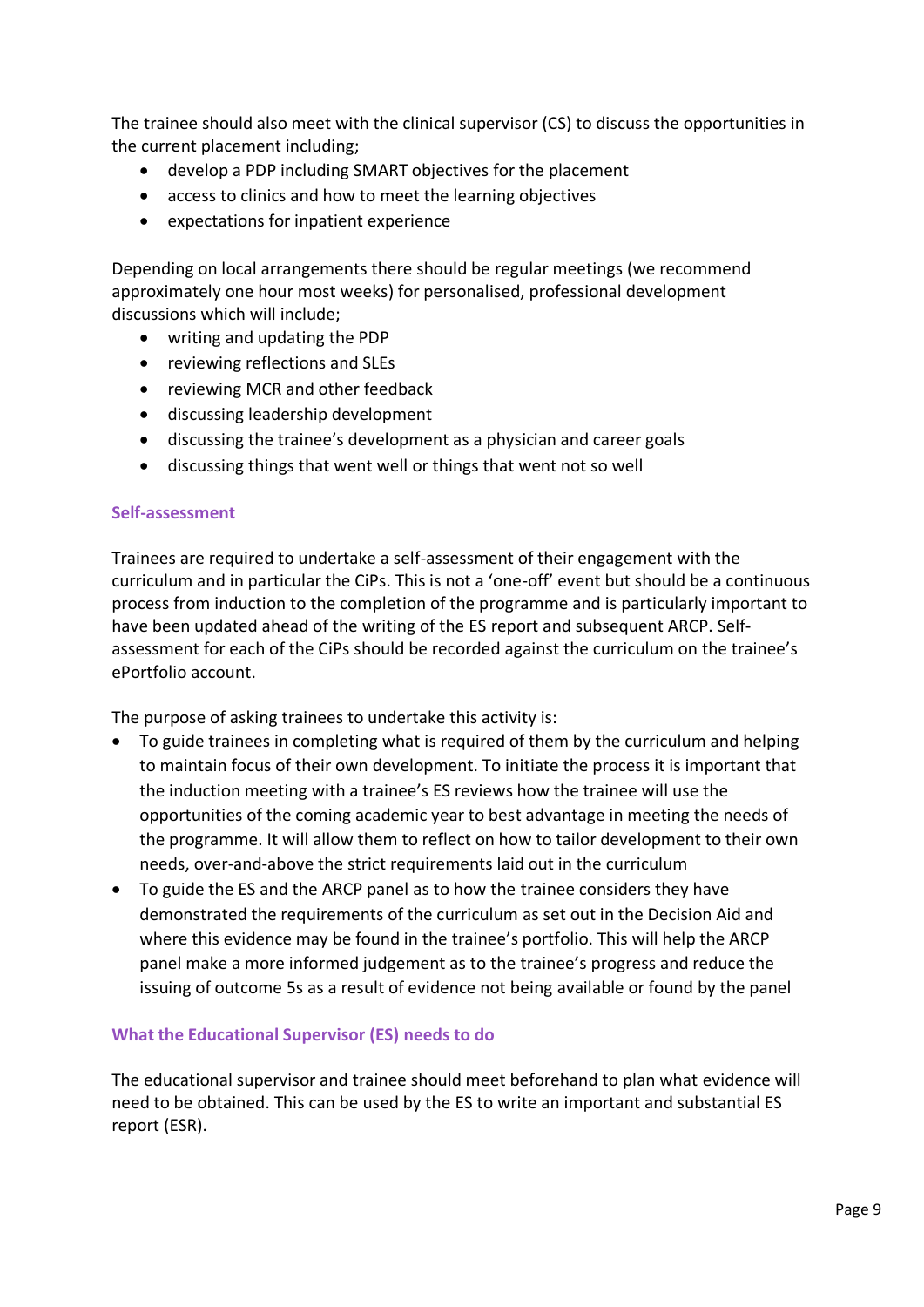The ESR will be the central piece of evidence considered by the ARCP Panel when assessing whether the trainee has attained the required standard as set out in the Decision Aid. As such, both time and planning will need to be given to writing it; this process will need to start at the beginning of the training year.

#### **Educational Supervisor Report (ESR)**

The ESR should be written ahead of the ARCP and discussed between the supervisor and the trainee before the ARCP, with any aspects likely to result in a non-standard outcome at ARCP made clear. This conversation should be documented. The report documents the entrustment decisions made by the supervisor for all the CiPs set out in the curriculum. The decisions should be based on evidence gathered across the training year as planned at the Induction Meeting with the trainee and modified through subsequent, regular, professional development meetings. The evidence should be gathered from several sources as appropriate for the particular CiP.

In completing the ESR, assessments are made for each **generic CiP** using the following anchor statements:

**Below expectations** for this year of training; may not meet the requirements for critical progression point

**Meeting expectations** for this year of training; expected to progress to next stage of training

**Above expectations** for this year of training; expected to progress to next stage of training

Comments must be made, as a minimum, for any rating of below expectation. It is good practice to narrate all decisions. The narration should include;

- Source of the evidence and its context, outlining contradicting evidence if appropriate
- Examples (of statements)
- Direction for future development/improvement

For the **specialty CiPs**, the ES makes a judgement using the levels of entrustment in the table below.

**Level 1: Entrusted to observe only** – no provision of clinical care

**Level 2: Entrusted to act with direct supervision**: The trainee may provide clinical care, but the supervising physician is physically within the hospital or other site of patient care and is immediately available if required to provide direct bedside supervision

**Level 3: Entrusted to act with indirect supervision**: The trainee may provide clinical care when the supervising physician is not physically present within the hospital or other site of patient care, but is available by means of telephone and/or electronic media to provide advice, and can attend at the bedside if required to provide direct supervision **Level 4: Entrusted to act unsupervised**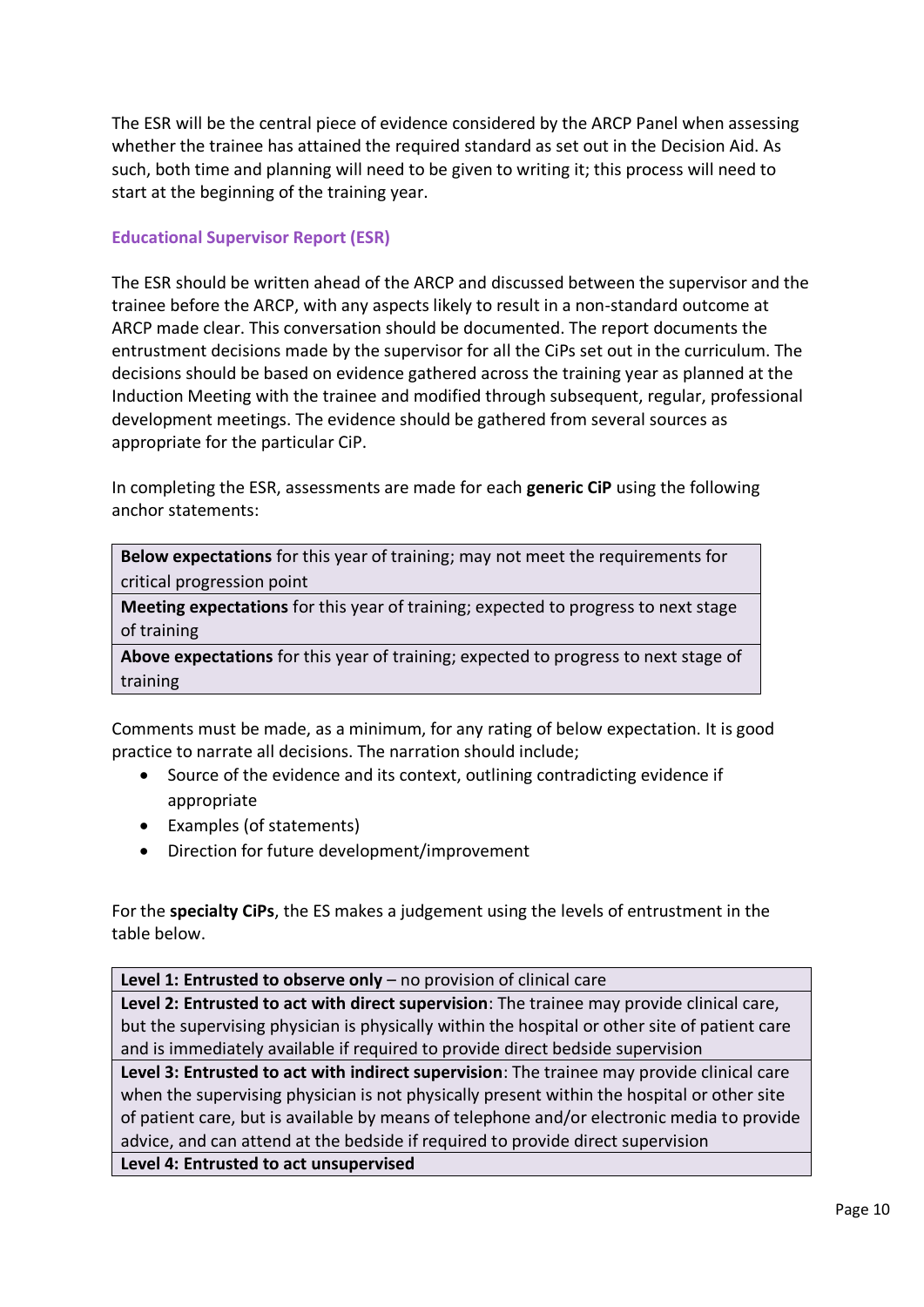Only the ES makes entrustment decisions. Detailed comments must be given to support entrustment decisions that are below the level expected. As above, it is good practice to provide a narrative for all ratings given.

#### **Important Points**

- Plan the evidence strategy from the beginning of the training year
- Write the report in good time ahead of the ARCP
- Discuss the ESR with the trainee before the ARCP
- Give specific, examples and directive narration for each entrustment decision

#### <span id="page-10-0"></span>**Types of Evidence**

#### **Local Faculty Groups (LFG)/ Specialty Training Committees**

This type of group has been recommended in training previously but is not universally implemented. If available this should be a group of senior clinicians (medical and nonmedical) who get together to discuss trainees' progress. The purpose is not only to make an assessment of a trainee but to determine and plan on-going training. It is recommended again as an optimal way of providing information about trainees' progress.

The LFG set-up will depend on the circumstances of the organisation. In smaller units the LFG make include all the physicians; while in larger units there may be several LFGs, each in a different department. In all circumstances, as a minimum, an LFG must be able to consider, direct and report on the performance of trainees in the acute medicine/on-call setting.

The LFG should meet regularly to consider the progress of each trainee and identify training needs, putting in place direction as to how these needs are to be met. This should be documented and communicated to trainee's Educational Supervisor and hence to the trainee. A mechanism for this to happen should be established.

#### **Multi-Source Feedback (MSF)**

The MSF provides feedback on the trainee that covers areas such as communication and team working. It closely aligns to the Generic CiPs. Feedback should be discussed with the trainee. If a repeat MSF is required it should be undertaken in the subsequent placement.

#### **Multiple Consultant Report (MCR)**

The MCR captures the views of consultant (and other senior staff) based on observation of a trainee's performance in practice. The MCR feedback gives valuable insight into how well the trainee is performing, highlighting areas of excellence and areas of support required.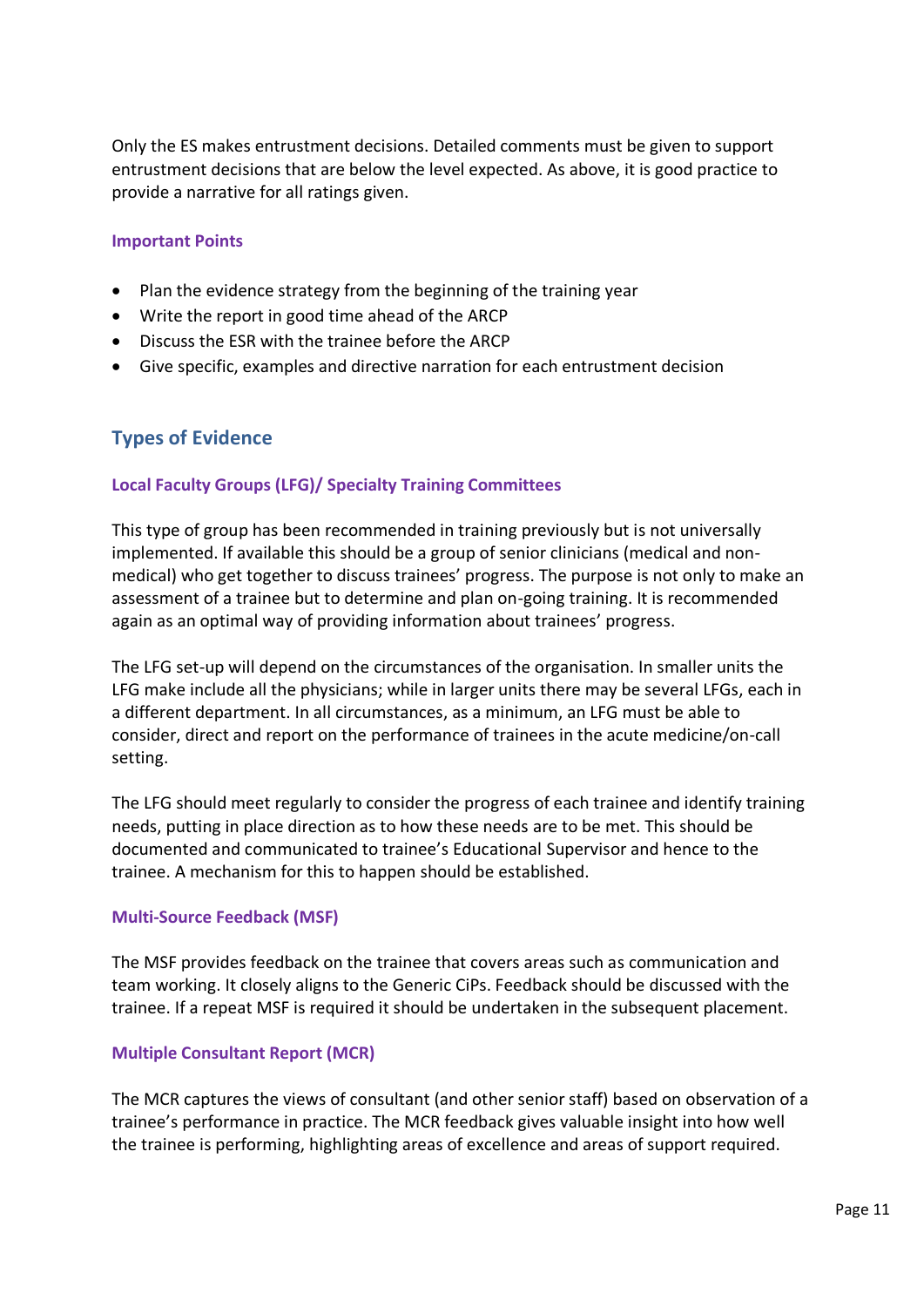#### The *minimum* number of MCRs considered necessary 3

Consultant supervisors completing the MCR will use the global anchor statements [meets, below or above expectations] to give feedback on areas of clinical practice. If it is not possible for an individual to give a rating for one or more area they should record 'not observed'. Comments must be made, as a minimum, for any rating of below expectation. It is good practice to narrate all decisions. The narration should include:

- Source of the evidence and its context, outlining contradicting evidence if appropriate
- Examples (of statements)
- Direction for future development/improvement

#### **Supervised Learning Events**

#### **Case based Discussion (CbD)**

This tool is designed to provide feedback on discussions around elements of the care of a particular patient. This can include elements of the particular case and the general management of the condition. It is a good vehicle to discuss management decisions.

#### **Mini-Clinical Evaluation (mini-CEX)**

This tool is designed to allow feedback on the directly observed management of a patient and can focus on the whole case or particular aspects.

#### **Workplace-Based Assessments**

#### **Direct Observation of Procedural Skill (DOPS)**

This tool is designed to give feedback and assessment for trainees on how they have undertaken a procedural skill. This may be in a simulated or real environment. Formative DOPS may be undertaken as many times as the trainee and supervisor feel is necessary. A trainee can be signed off as able to perform a procedure unsupervised using the summative DOPS.

#### **Teaching Observation (TO)**

The TO form is designed to provide structured, formative feedback to trainees on their competences at teaching. The TO form can be based on any instance of formalised teaching by the trainee which has been observed by the assessor. The process should be trainee-led (identifying appropriate teaching sessions and assessors).

#### **Quality Improvement Project Assessment Tool (QIPAT)**

The QIPAT is designed to assess a trainee's competence in completing a quality improvement project. The QIPAT can be based on a review of quality improvement documentation or on a presentation of the quality improvement project at a meeting. If possible, the trainee should be assessed on the quality improvement project by more than one assessor.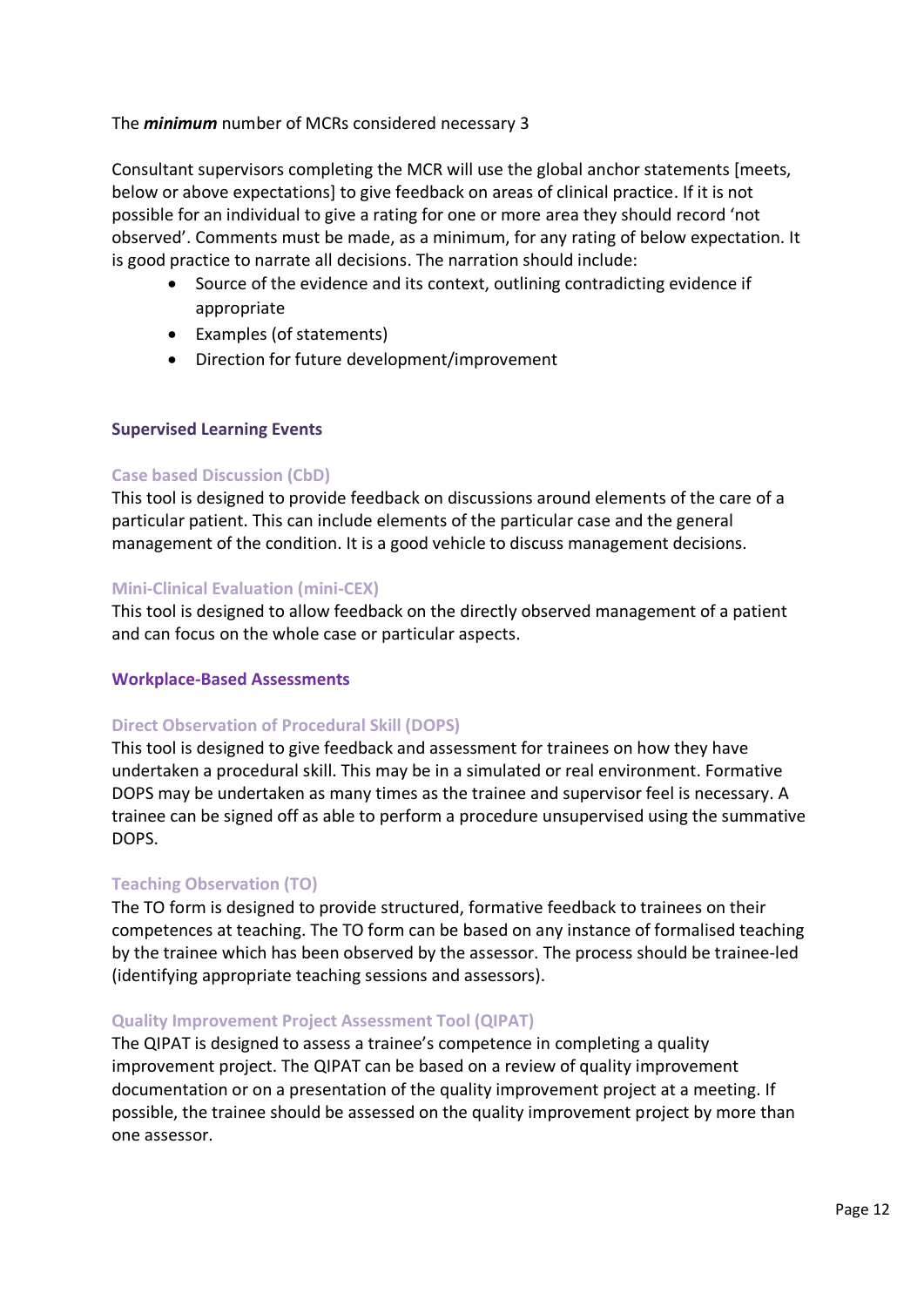Guidance on how to assess QI skills and behaviours has been developed by the Academy of Medical Royal Colleges and is available via [this link.](https://www.aomrc.org.uk/wp-content/uploads/2019/06/Developing_QI_into_practice_0619.pdf)

#### **Examination**

A formative Knowledge based assessment will be performed in St4, St5 and St6. This will not be a pass/fail exercise, but an opportunity to be able to identify gaps in knowledge to inform the personal development plan.

#### **Reflection**

Undertaking regular reflection is an important part of trainee development towards becoming a self-directed professional learner. Through reflection a trainee should develop SMART learning objectives related to the situation discussed. These should be subsequently incorporated into their PDP. Reflections are also useful to develop 'self-knowledge' to help trainees deal with challenging situations.

It is important to reflect on situations that went well in addition to those that went not so well. Trainees should be encouraged to reflect on their learning opportunities and not just clinical events

#### **Suggested evidence for each CiP**

The suggested evidence to inform entrustment decisions is listed for each CiP in the curriculum and ePortfolio. However, it is critical that trainers appreciate that trainees do not need to present every piece of evidence listed and the list is not exhaustive and other evidence may be equally valid.

## <span id="page-12-0"></span>**Induction Meeting with ES: Planning the training year**

Writing the ESR essentially starts with the induction meeting with the trainee at which the training year should be planned. The induction meeting between the ES and the trainee is pivotal to the success of the training year. It is the beginning of the training relationship between the two and needs both preparation and time. The induction meeting should be recorded formally in the trainee's ePortfolio. The meeting should be pre-planned and undertaken in a private setting where both can concentrate on the planning of the training year. This is also a time for ES and trainee to start to get to know each other.

Ahead of the meeting review:

- Review Transfers of Information on the trainee
- Review previous ES, ARCP etc. reports if available
- Agree with the placement CSs how other support meetings will be arranged. Including;
	- o Arrangements for LFGs or equivalent
	- o Arrangements for professional development meetings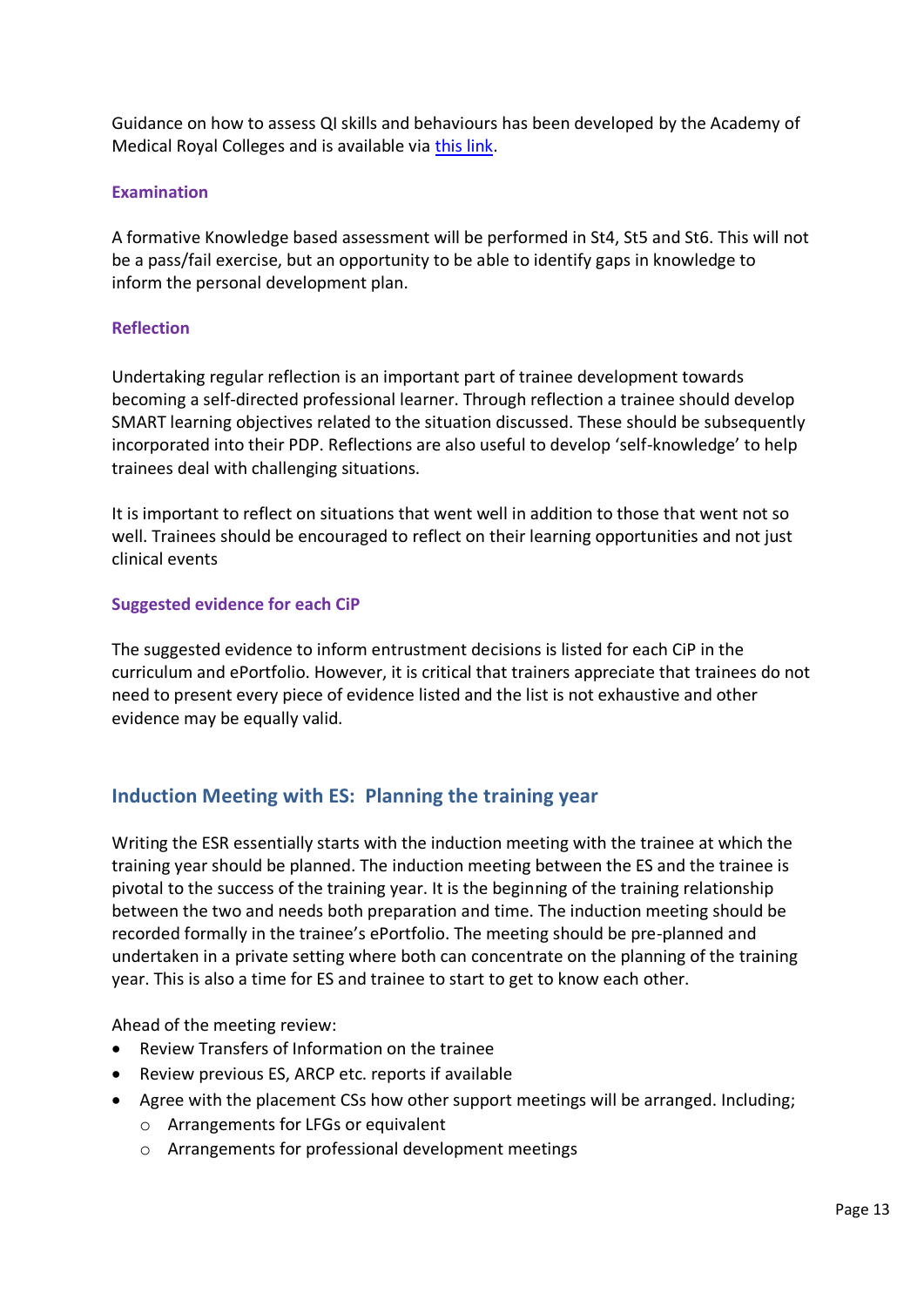At the meeting the following need to be considered:

- Review the placements for the year
- Review the training year elements of the generic educational work schedule or its equivalent
- Construct the personalised educational work schedule for the year or its equivalent
- Construct the annual PDP and relevant training courses
- Discuss the trainee's career plans and help facilitate these
- Discuss the use of reflection and make an assessment of how the trainee uses reflection and dynamic PDPs
- Discuss the teaching programme
- Discuss procedural simulation
- Discuss procedural skill consolidation
- Discuss arrangements for LTFT training if appropriate
- Plan additional meetings including the professional development meetings and the interaction with the placement CSs
- Planning of SLEs and WPBA
- Arrangements for MSF
- Review the ARCP decision aid
- Arrangements for Interim Review of Competence Progression (IRCP)
- Arrangements for ARCP and the writing and discussion of the ESR
- Pastoral support
- Arrangements for reporting of concerns
- Plan study leave

#### *At the end of the meeting the trainee should have a clear plan for providing the evidence needed by the ES to make the required entrustment decisions*.

#### **Important Points**

- Prepare for the meeting
- Make sure that knowledge of the curriculum is up-to-date
- Set up a plan for the training year

## <span id="page-13-0"></span>**Induction Meeting with Clinical Supervisor (CS)**

The trainee should also have an induction meeting with their placement CS (who may also be their ES). The meeting should be pre-planned and undertaken in a private setting where both can concentrate on the planning of the placement. This is also a time for CS and trainee to start to get to know each other.

Ahead of the meeting review the following should be considered;

- Review Transfers of Information on the trainee
- Review previous ES, ARCP etc. reports if available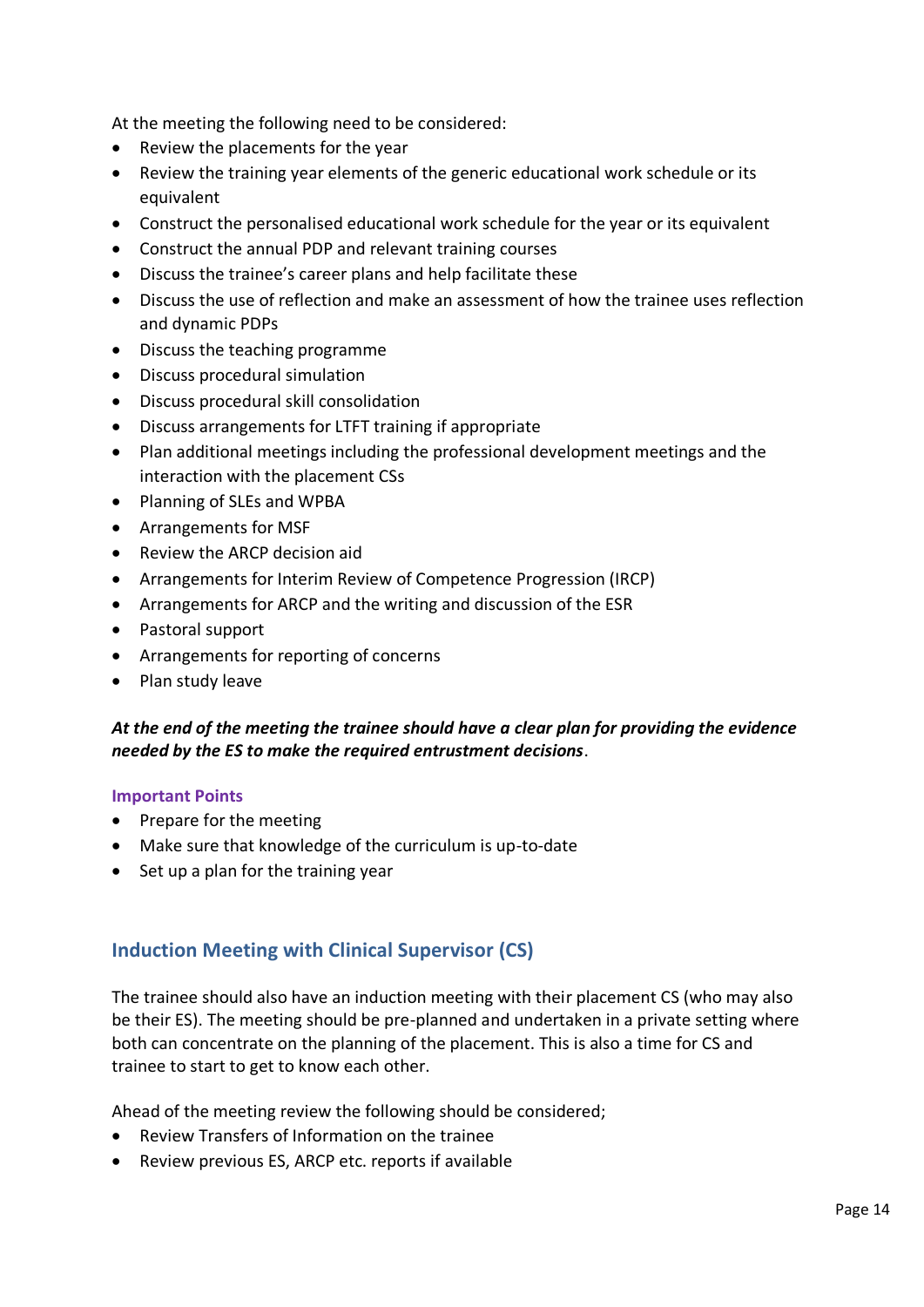• Arrangements for LFGs or equivalent

The following areas will need to be discussed, some of which will reinforce areas already covered by the ES but in the setting of the particular placement:

- Review the training placement elements of the generic educational work schedule or its equivalent
- Construct the personalized educational work schedule for the placement or its equivalent
- Construct the set of placement-level SMART objectives in the PDP
- Discuss the use of reflection and make an assessment of how the trainee uses reflection and dynamic PDPs
- Discuss procedural skill consolidation
- Discuss arrangements for LTFT training if appropriate
- Plan additional meetings including professional development meetings and the interaction with the placement CSs (depending on whether the ES or CS will be undertaking these)
- Arrangements for MSF
- Review the ARCP decision aid
- Pastoral support
- Arrangements for reporting of concerns
- Plan study leave

#### <span id="page-14-0"></span>**Professional Development Meetings**

Trainers and trainees need to meet regularly across the training year. The GMC recommend an hour per week is made available for this activity. While it is not expected or possible for it to be an hour every week, the time not used for these meetings can be used to participate in LFG and ARCPs etc.

These meetings are important and should cover the following areas. This list is not exhaustive. Meet away from the clinical area regularly to:

- Discuss cases
- Provide feedback
- Monitor progress of learning objectives
- Discuss reflections
- Provide careers advice
- Monitor and update the trainee's PDP
- Record meeting key discussion points and outcomes using the Educational Meeting form on the ePortfolio
- Record progress against the CiPs by updating the comments in the CiP section of the portfolio (this will make writing the ESR at the end of the year much easier)
- Provide support around other issues that the trainee may be encountering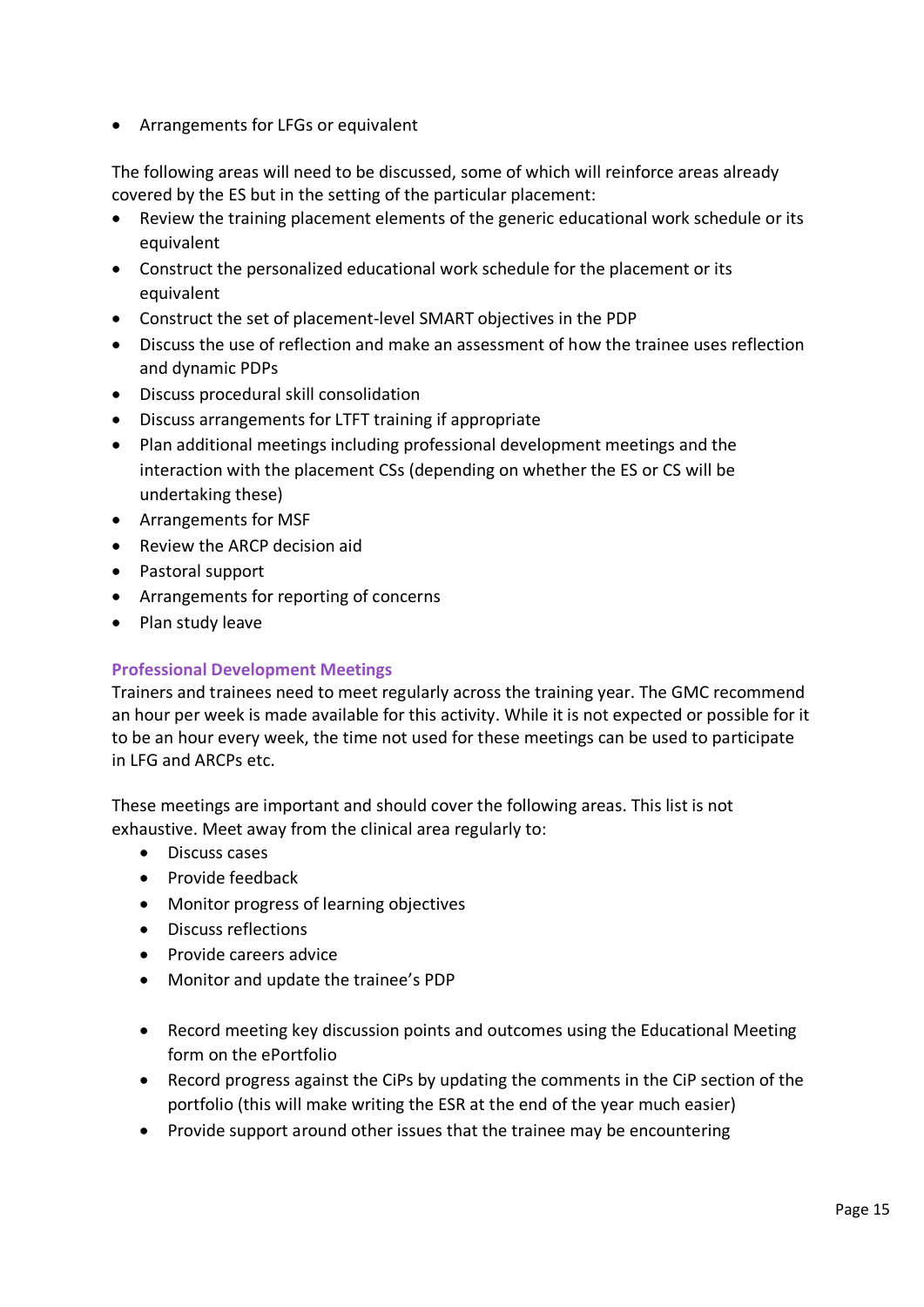## <span id="page-15-0"></span>**Transition arrangements for trainees already in programme**

Any trainee within 12 months of their CCT date will remain on the previous curriculum. All other trainees including those in St6 who are less than full-time trainees or those in Out of Programme Experiences will transition to the 2021 curriculum.

### <span id="page-15-1"></span>**Trainees who have come from alternative entry pathways**

Training will need to be planned by the ES in consideration of previous experience and the route into St3. For example, trainees who have entered via a MRCPCH route may require additional support with adult neurology.

## <span id="page-15-2"></span>**Annual Review of Competence Progression (ARCP)**

#### **Introduction**

The ARCP is a procedure for assessing competence annually in all medical trainees across the UK. It is owned by the four Statutory Education Bodies (Health Education England, NHS Education for Scotland, Health Education and Improvement Wales and Northern Ireland Medical & Dental Training Agency) and governed by the regulations in the Gold Guide. The JRCPTB can therefore not alter the way in which an ARCP is run but can provide guidance for trainees and trainers in preparing for it and guide panel members on interpretation of both curricular requirements and the decision aid when determining ARCP outcomes. Although receiving a non-standard ARCP outcome (i.e. anything but an outcome 1 or 6) should not be seen as failure, we know that many trainees are anxious about such an outcome and everything possible should be done to ensure that no trainee inappropriately receives a non-standard outcome.

The ARCP gives the final summative judgement about whether the trainee can progress into the subsequent year of training (or successfully complete training if in the final year). The panel will review the ePortfolio (especially the ES report) in conjunction with the decision aid for the appropriate year. The panel must assure itself that the ES has made the appropriate entrustment decisions for each CiP and that they are evidence based and defensible. The panel must also review the record of trainee experience to ensure that each trainee has completed (or is on track to complete over ensuing years) the various learning experiences mandated in the curriculum.

#### **Clinical Neurophysiology training and the ARCP**

The change from the tick-box style competencies to the high-level Capabilities in Practice (CiPs) will have a major impact on how trainees are assessed and how they will progress through their ARCPs. It is vital we avoid an increase in trainees failing to achieve a standard ARCP outcome by helping trainees and trainers to prepare for the ARCPs and by stressing to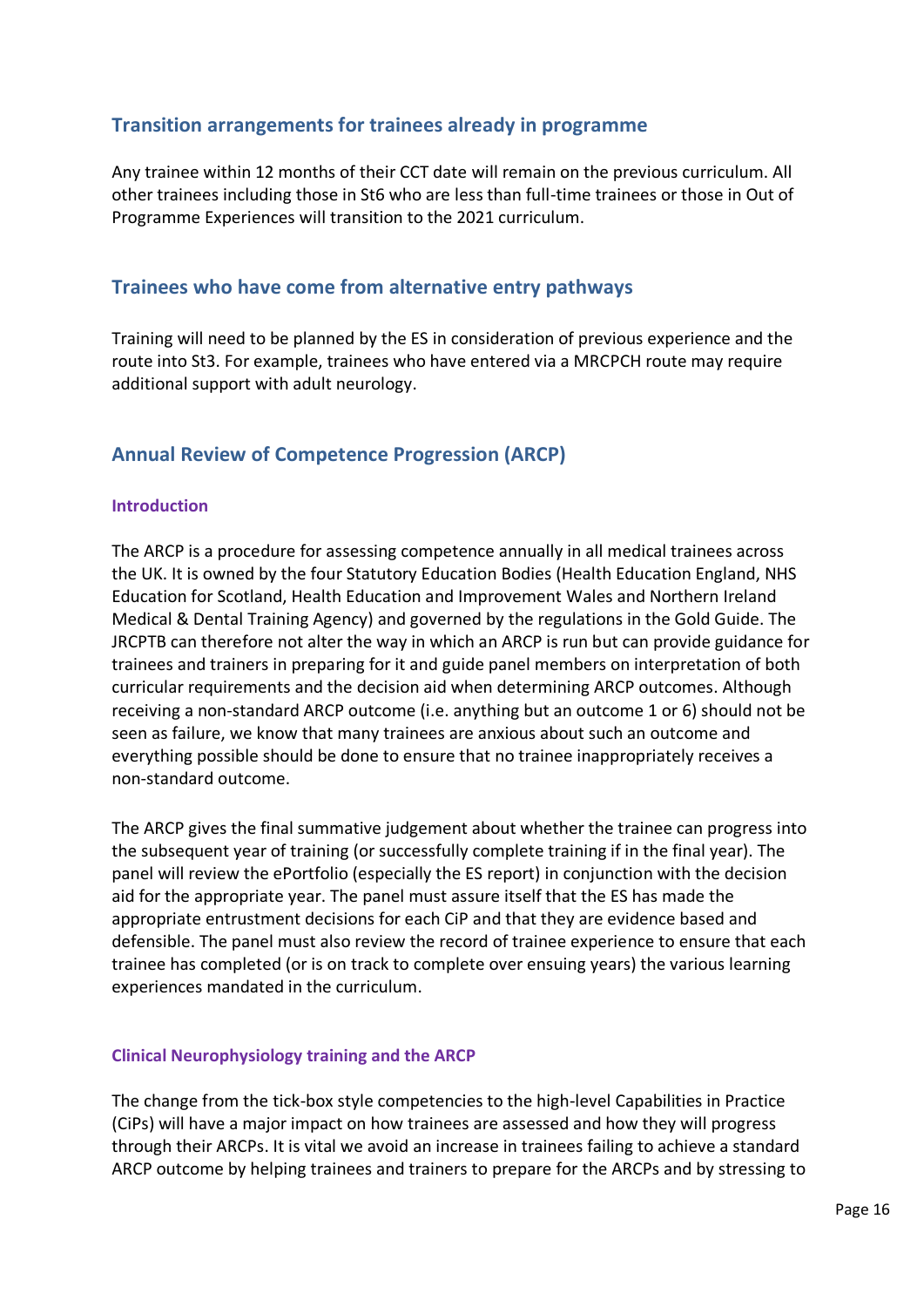ARCP panels the basis of their assessment. ARCP panel members must ask the question: "Overall, on reviewing the ePortfolio, including the Educational Supervisor report, the Multiple Consultant Reports, the Multi-Source Feedback and (if necessary) other information such as workplace based assessments, reflection etc, is there evidence to suggest that this trainee is safe and capable of progressing to the next stage of training?"

#### **Relationship with Educational Supervisor (ES)**

It is vital that the trainee and the ES develop a close working relationship and meet up as soon as possible after the start of training. At that meeting, the ES should discuss how the various curriculum requirements will be met and how evidence will be recorded to ensure that it can be demonstrated that the Capabilities in Practice have been achieved at the appropriate level. This meeting should also result in the production of a Personal Development Plan (PDP) consisting of a number of SMART objectives that the trainee should seek to achieve during that training year. The trainee should meet up with their ES on a number of other occasions during the training year so that the ES can be reassured that appropriate evidence is being accumulated to facilitate production of a valid ES report towards the end of the year and guide the trainee as to further evidence that might be required.

#### **Clinical supervisor (CS)**

The trainee should have a Clinical Supervisor for each attachment and once again the trainee should meet up with the CS at the start of the attachment. Similar discussions should be held with the CS as have been held with the ES and once again, a PDP with SMART objectives should be constructed for each attachment. At the end of the attachment, the CS should be well placed to complete a Multiple Consultant Report (MCR). The CS should also document the progress that the trainee has made towards completing all the objectives of the PDP.

The trainee should provide a MCR from each designated CS as they are best placed to provide such a report but in addition should approach other consultants with whom they have had a significant clinical interaction and ask them also to provide a MCR. Throughout the attachment the trainee should be having SLEs completed by both consultants and more senior trainees. The number of SLEs demanded by the decision aid should be regarded as an absolute minimum and additional ones should be sought because

- Although they are formative, not summative assessments, they do provide additional evidence to show that a trainee is acquiring clinical (and generic) capabilities
- They may give the trainee the opportunity to have additional one to one clinical teaching from a senior colleague
- They allow the excuse for trainees to receive targeted and constructive feedback from a senior colleague.

#### **Completing reports**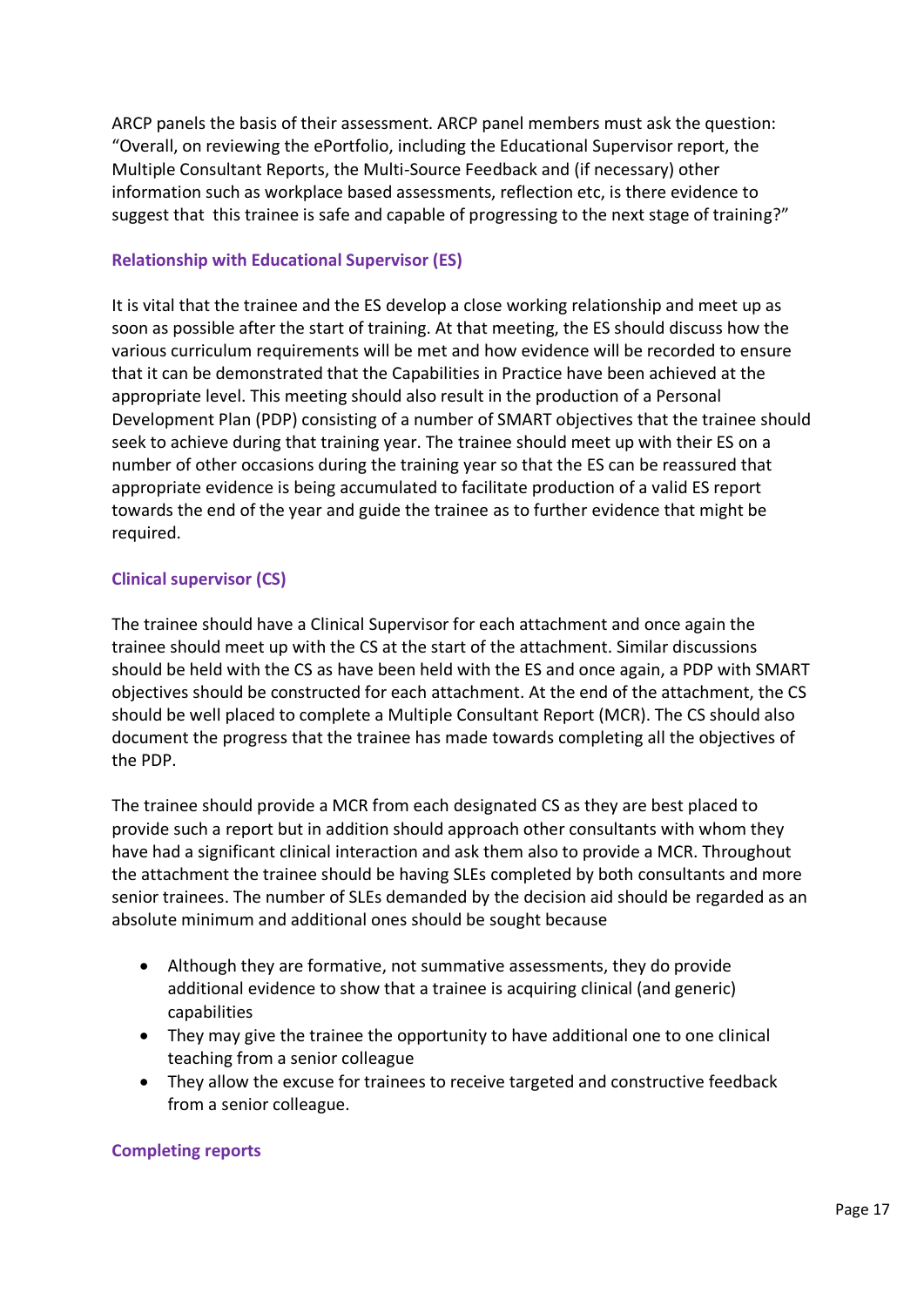When completing reports, all consultants should do more than just tick a box and make some generic comment such as "good trainee". It is important that they make meaningful comments about why they have assigned that particular level of performance/behaviour to that particular trainee. In doing this, the descriptors assigned to each CiP should be especially useful as an *aide-memoire*. They should specifically not be used as a tick list that requires a comment for each descriptor but should just allow the senior doctor completing the report to reflect on what comments would be helpful to the ES for completion of their report and to the ARCP panel in determining whether the trainee can progress to the next year of training. Constructive comments are also of course valued by the trainee. It is very helpful if the trainee can have constructive comments if they are progressing along the "normal" trajectory and especially if they are exceeding expectations either globally or in certain areas. If a trainee is performing below expectations then it is absolutely mandatory that meaningful, insightful and precise comments are provided.

#### **ARCP preparation**

As the ARCP approaches, it is essential that the trainee reviews their ePortfolio and ensures that all requisite information is available in a logical and accessible format. In particular they should ensure that:

- All appropriate certificates have been uploaded to the personal library and are clearly signposted
- An appropriate amount of reflection has been documented
- As a bare minimum (see comments above), the requisite number of SLEs (as demanded by the annual decision aid) has been completed and recorded in the ePortfolio
- MSF has been completed and the results released by the ES. It is critical that appropriate discussion/reflection has occurred and been recorded in response to the **MSF**
- MCR has been completed by each CS and additional ones have been completed by any supervisor with whom the trainee has had significant clinical/educational interaction
- The trainee has self-rated themselves for each CiP on the curriculum page
- The SMART objectives documented in their PDP have either been achieved fully and the evidence for that achievement has been clearly documented. If any objectives of the PDP have not been fully achieved, then the reasons for that have been clearly documented and evidenced.
- An appointment has been made with their ES to discuss the annual ES report that will inform the ARCP panel

The ES should review the portfolio to ensure that all the above requirements have been met and record a final rating for each CiP on the curriculum page. The ES should meet up with the trainee to discuss the ESR so that there are no surprises.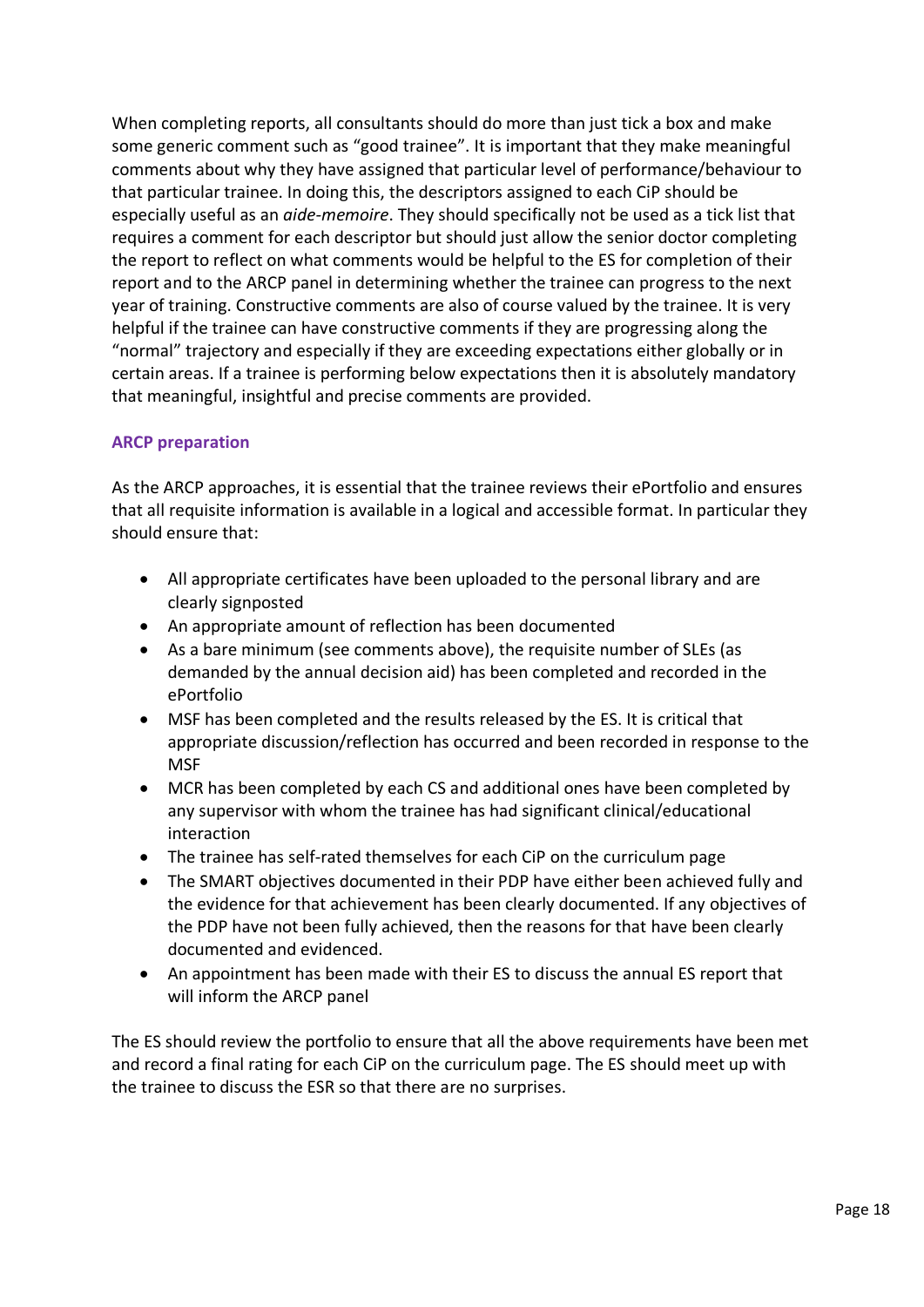#### **The ARCP**

At the ARCP, the panel should review the ePortfolio and in particular it should focus on the ESR report but also review the MCRs, the MSF, the PDPs and reflection. It should also reassure itself that all the mandatory courses and exams have been attended/passed. If members of the panel have any concerns that the trainee under review is not eligible for a standard outcome (outcome 1 or outcome 6) then they should examine more detail in the ePortfolio and review more of the SLEs and other subsidiary information.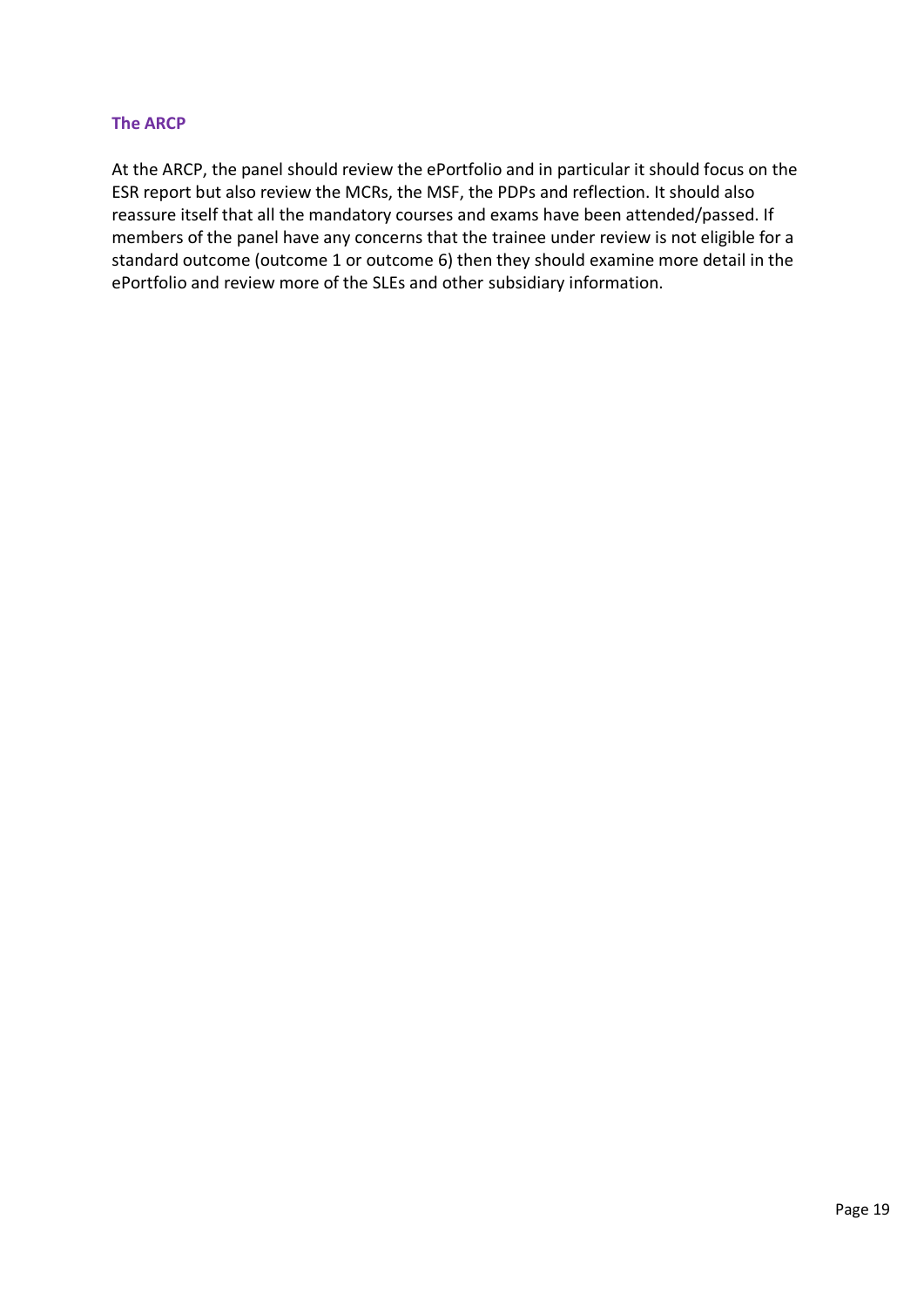## **ARCP Decision Aid for Clinical Neurophysiology**

## **Clinical Neurophysiology ARCP Decision Aid 2021**

This decision aid provides guidance on the requirement to be achieved for a satisfactory ARCP outcome at the end of each training year. This document is available on the JRCPTB website<https://www.jrcptb.org.uk/training-certification/arcp-decision-aids>

<span id="page-19-0"></span>

| Evidence /<br>requirement                       | <b>Notes</b>                                                                                                                                                                                                                            | Year 1 (ST3)                                                                     | Year 2 (ST4)                                                                     | Year 3 (ST5)                                                         | Year 4 (ST6)                                                             |
|-------------------------------------------------|-----------------------------------------------------------------------------------------------------------------------------------------------------------------------------------------------------------------------------------------|----------------------------------------------------------------------------------|----------------------------------------------------------------------------------|----------------------------------------------------------------------|--------------------------------------------------------------------------|
| Educational<br>supervisor (ES)<br>report        | An indicative one per year to<br>cover the training year since last<br>ARCP (up to the date of the<br>current ARCP)                                                                                                                     | Confirms meeting or<br>exceeding expectations<br>and no concerns                 | Confirms meeting or<br>exceeding expectations<br>and no concerns                 | Confirms meeting or<br>exceeding<br>expectations and no<br>concerns  | Confirms will meet<br>all requirements<br>needed to<br>complete training |
| Generic<br>capabilities in<br>practice (CiPs)   | Mapped to Generic Professional<br>Capabilities (GPC) framework and<br>assessed using global ratings.<br>Trainees should record self-rating<br>to facilitate discussion with ES. ES<br>report will record rating for each<br>generic CiP | ES to confirm trainee<br>meets expectations for<br>level of training             | ES to confirm trainee<br>meets expectations for<br>level of training             | ES to confirm trainee<br>meets expectations<br>for level of training | ES to confirm<br>trainee meets<br>expectations for<br>level of training  |
| Specialty<br>capabilities in<br>practice (CiPs) | See grid below of levels expected<br>for each year of training. Trainees<br>must complete self-rating to                                                                                                                                | ES to confirm trainee is<br>performing at or above<br>the level expected for all | ES to confirm trainee is<br>performing at or above<br>the level expected for all | ES to confirm trainee<br>is performing at or<br>above the level      | ES to confirm level<br>4 in all CiPs by end<br>of training               |
|                                                 | facilitate discussion with ES. ES                                                                                                                                                                                                       | CiP <sub>s</sub>                                                                 | CiP <sub>s</sub>                                                                 | expected for all CiPs                                                |                                                                          |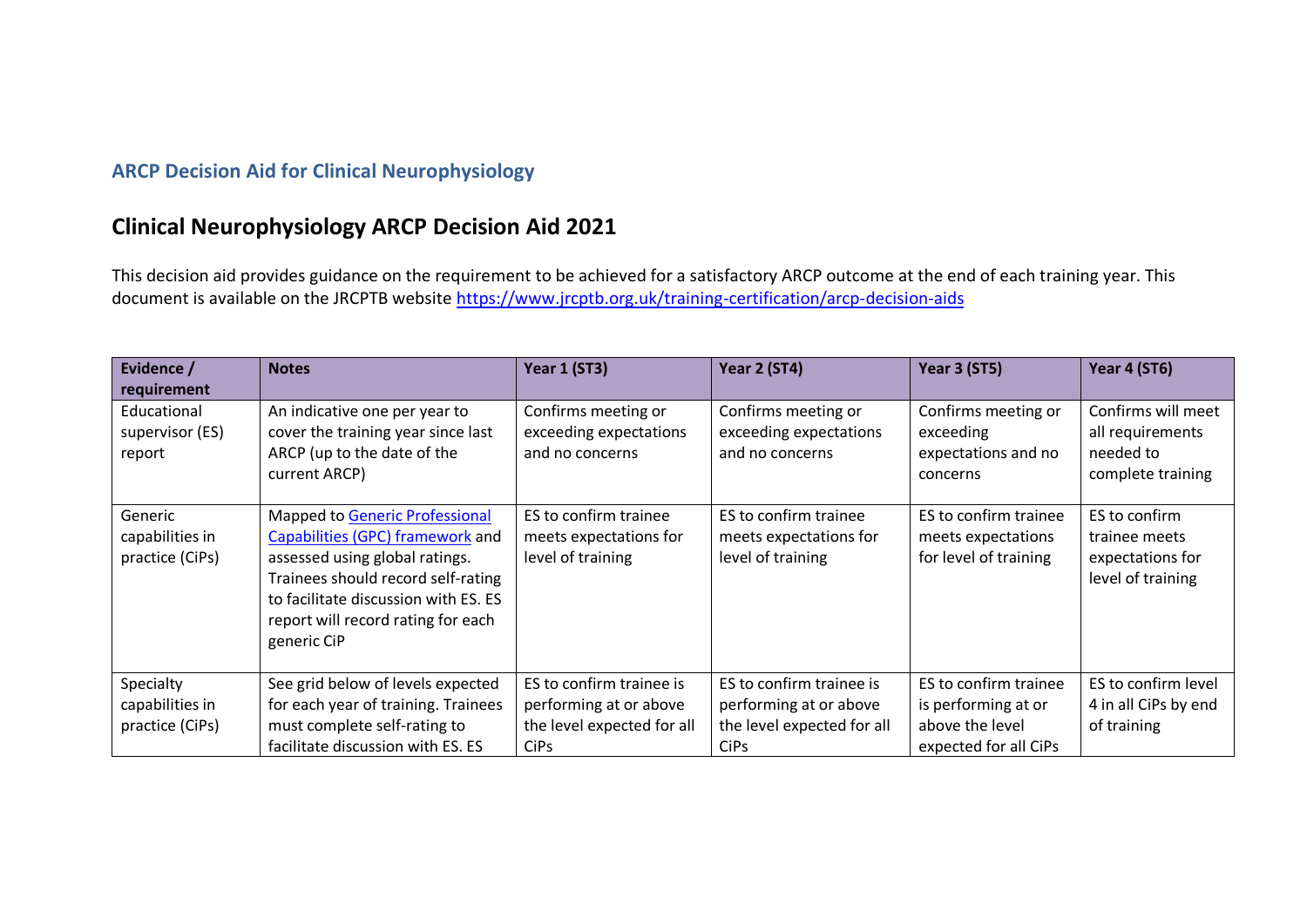| Evidence /                               | <b>Notes</b>                                                                                                                                                                                                                                                                                                                      | <b>Year 1 (ST3)</b>       | Year 2 (ST4)              | Year 3 (ST5)                        | Year 4 (ST6)                 |
|------------------------------------------|-----------------------------------------------------------------------------------------------------------------------------------------------------------------------------------------------------------------------------------------------------------------------------------------------------------------------------------|---------------------------|---------------------------|-------------------------------------|------------------------------|
| requirement                              |                                                                                                                                                                                                                                                                                                                                   |                           |                           |                                     |                              |
|                                          | report will confirm entrustment<br>level for each CiP                                                                                                                                                                                                                                                                             |                           |                           |                                     |                              |
| Multiple<br>consultant report<br>(MCR)   | An indicative minimum number.<br>Each MCR is completed by a<br>consultant who has supervised<br>the trainee's clinical work. The ES<br>should not complete an MCR for<br>their own trainee                                                                                                                                        | $\overline{2}$            | $\overline{2}$            | $\overline{2}$                      | $\overline{2}$               |
| Multi-source<br>feedback (MSF)           | An indicative minimum of 12<br>raters including 3 consultants and<br>a mixture of other staff (medical<br>and non-medical). MSF report<br>must be released by the ES and<br>feedback discussed with the<br>trainee before the ARCP. If<br>significant concerns are raised<br>then arrangements should be<br>made for a repeat MSF | $\mathbf{1}$              | 1                         | $\mathbf{1}$                        | 1                            |
| <b>Patient Survey</b>                    | Minimum 20 responses                                                                                                                                                                                                                                                                                                              | $\mathbf{1}$              |                           | $\mathbf{1}$                        |                              |
| Supervised<br>Learning Events<br>(SLES): | An indicative minimum number to<br>be carried out by consultants.<br>Trainees are encouraged to<br>undertake more and supervisors<br>may require additional SLEs if                                                                                                                                                               | 4 either mini-CEX or CBDs | 2 either mini-CEX or CBDs | 2 either mini-CEX or<br><b>CBDs</b> | 2 either mini-CEX<br>or CBDs |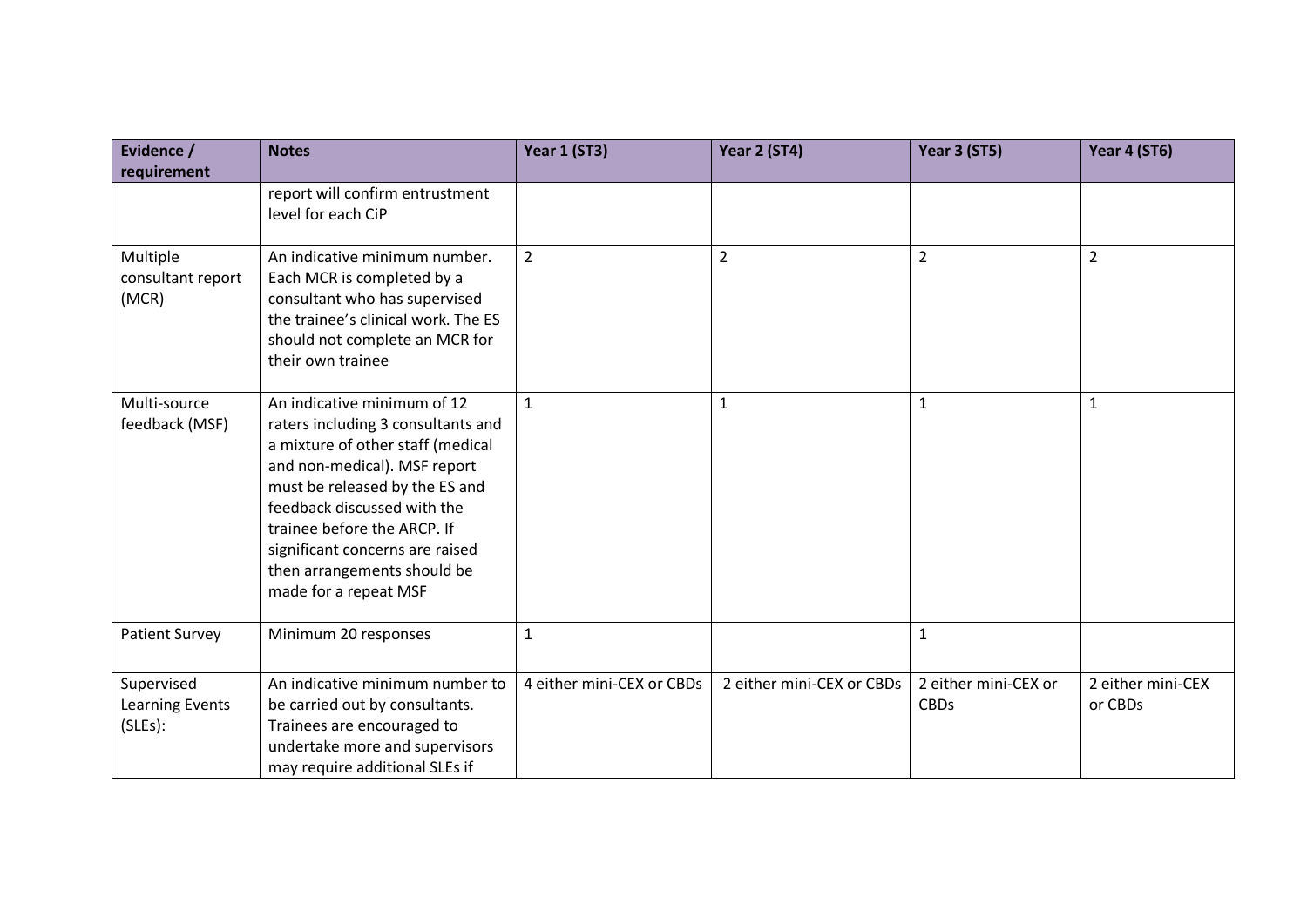| Evidence /                                                                                                      | <b>Notes</b>                                                                                                                                                                                                                              | <b>Year 1 (ST3)</b>           | Year 2 (ST4)               | <b>Year 3 (ST5)</b>           | Year 4 (ST6)                  |
|-----------------------------------------------------------------------------------------------------------------|-------------------------------------------------------------------------------------------------------------------------------------------------------------------------------------------------------------------------------------------|-------------------------------|----------------------------|-------------------------------|-------------------------------|
| requirement<br>Case-based<br>discussion (CbD)<br>and/or mini-<br>clinical evaluation<br>exercise (mini-<br>CEX) | concerns are identified. SLEs<br>should be undertaken throughout<br>the training year by a range of<br>assessors. Structured feedback<br>should be given to aid the<br>trainee's personal development<br>and reflected on by the trainee. |                               |                            |                               |                               |
| Directly Observed<br>Procedural Skills<br>(DOPS)                                                                | Indicative number of summative<br>assessments of procedural<br>competence                                                                                                                                                                 | 9                             | 9                          | 9                             | 9                             |
| Appropriate<br>Indicative<br>numbers of<br>procedures                                                           | This is at the discretion of the<br>ARCP panel and should take into<br>account stage of training and<br>placements                                                                                                                        | As indicated in grid<br>below | As indicated in grid below | As indicated in grid<br>below | As indicated in grid<br>below |
| Knowledge based<br>Assessment                                                                                   |                                                                                                                                                                                                                                           |                               | Completed                  | Completed                     | Completed                     |
| <b>Basic Life Support</b><br>(BLS)                                                                              |                                                                                                                                                                                                                                           | Valid BLS                     | Valid BLS                  | Valid BLS                     | Valid BLS                     |
| Quality<br>improvement (QI)<br>project                                                                          | Project to be assessed with<br>quality improvement project tool<br>(QIPAT)                                                                                                                                                                | $\mathbf{1}$                  |                            | $\mathbf 1$                   |                               |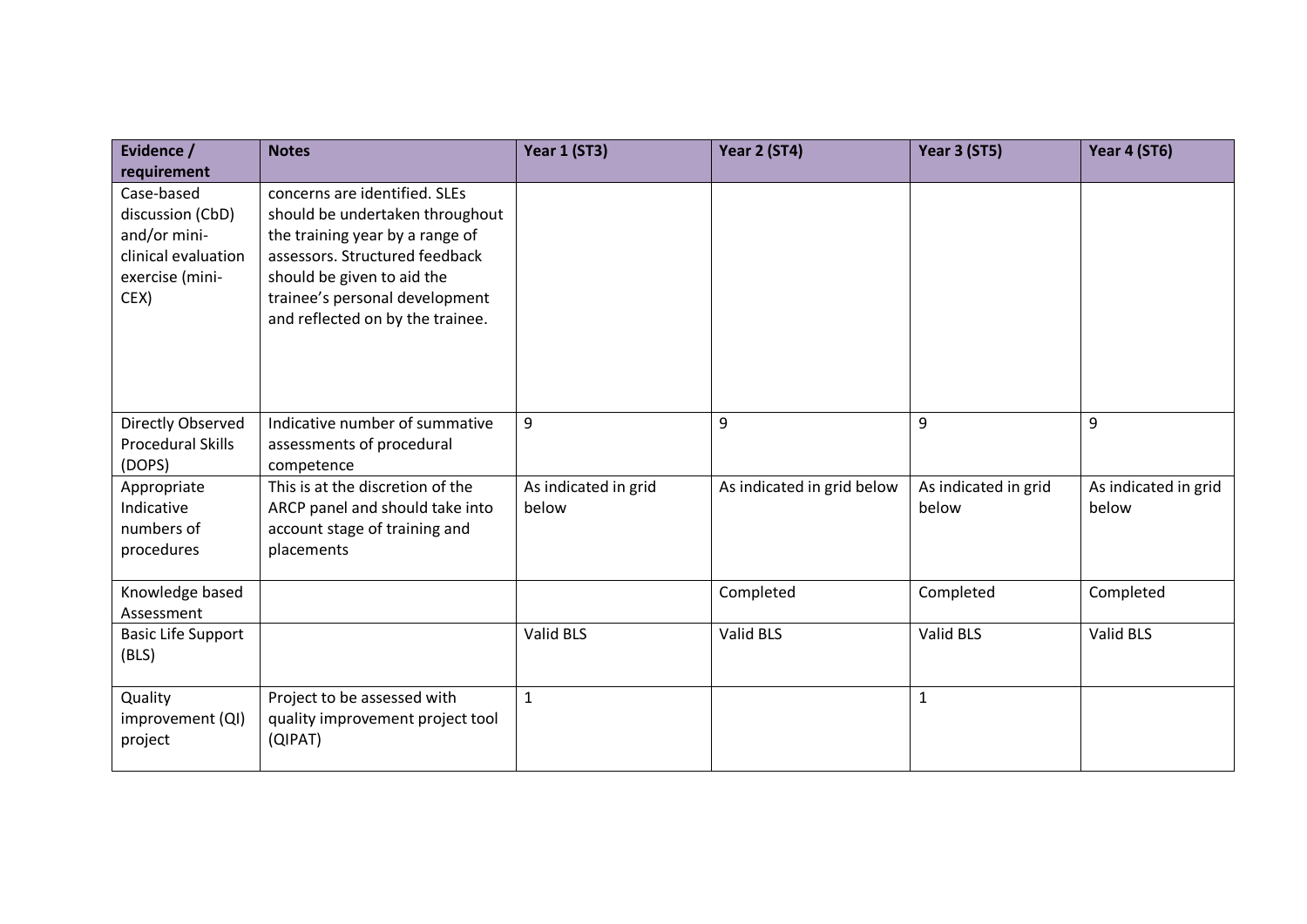| Evidence /  | <b>Notes</b> | Year 1 (ST3) | Year 2 (ST4) | Year 3 (ST5) | Year 4 (ST6) |
|-------------|--------------|--------------|--------------|--------------|--------------|
| requirement |              |              |              |              |              |
| Teaching    |              |              |              |              |              |
| observation |              |              |              |              |              |
|             |              |              |              |              |              |
|             |              |              |              |              |              |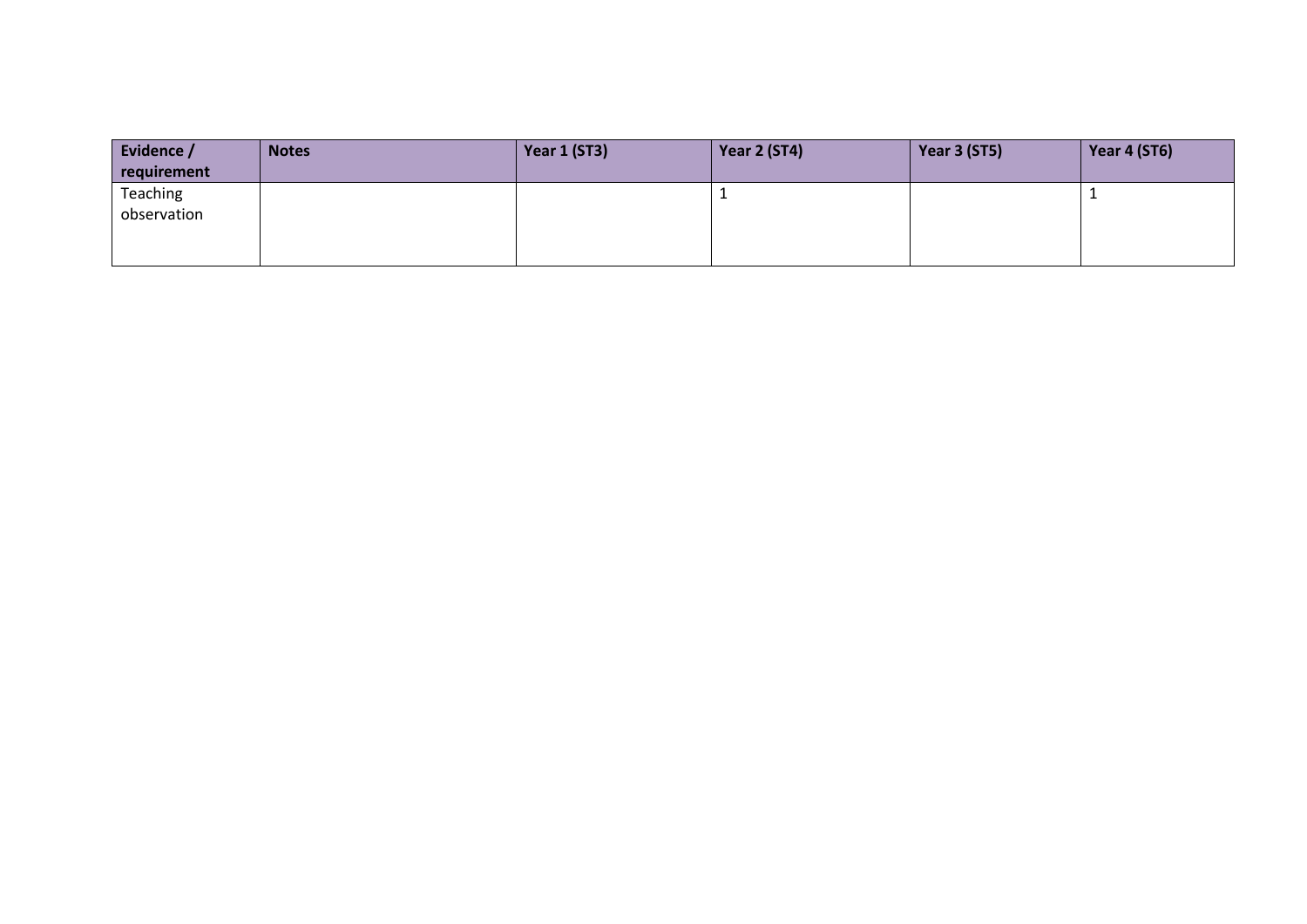#### **Practical procedural skills**

Trainees must be able to outline the indications for the procedures listed in the table below and recognise the importance of valid consent, aseptic technique, safe use of analgesia and local anaesthesia, minimisation of patient discomfort, and requesting for help when appropriate. For all practical procedures the trainee must be able to appreciate and recognise complications and respond appropriately if they arise, including calling for help from colleagues in other specialties when necessary.

\* Some trainees will undertake their neurology training as one block during ST3 and will not have performed any neurophysiology investigations.

| Procedure                       | ST <sub>3</sub> | ST <sub>4</sub>                                              | ST <sub>5</sub>                                              | ST <sub>6</sub>                                       | <b>Indicative</b><br>number<br>performed by<br>end of training |
|---------------------------------|-----------------|--------------------------------------------------------------|--------------------------------------------------------------|-------------------------------------------------------|----------------------------------------------------------------|
| <b>Record Adult EEG</b>         |                 | Able to perform the<br>procedure under<br>direct supervision | Able to perform the<br>procedure with limited<br>supervision | Competent to perform<br>the procedure<br>unsupervised | 10                                                             |
| Record Neonatal/ Paediatric EEG |                 | Able to perform the<br>procedure under<br>direct supervision | Able to perform the<br>procedure with limited<br>supervision | Competent to perform<br>the procedure<br>unsupervised | 10                                                             |
| <b>Report Adult EEG</b>         |                 | Able to perform the<br>procedure under<br>direct supervision | Able to perform the<br>procedure with limited<br>supervision | Competent to perform<br>the procedure<br>unsupervised | 1000                                                           |
| Report Neonatal/ Paediatric EEG |                 | Able to perform the<br>procedure under<br>direct supervision | Able to perform the<br>procedure under direct<br>supervision | Competent to perform<br>the procedure<br>unsupervised | 1000                                                           |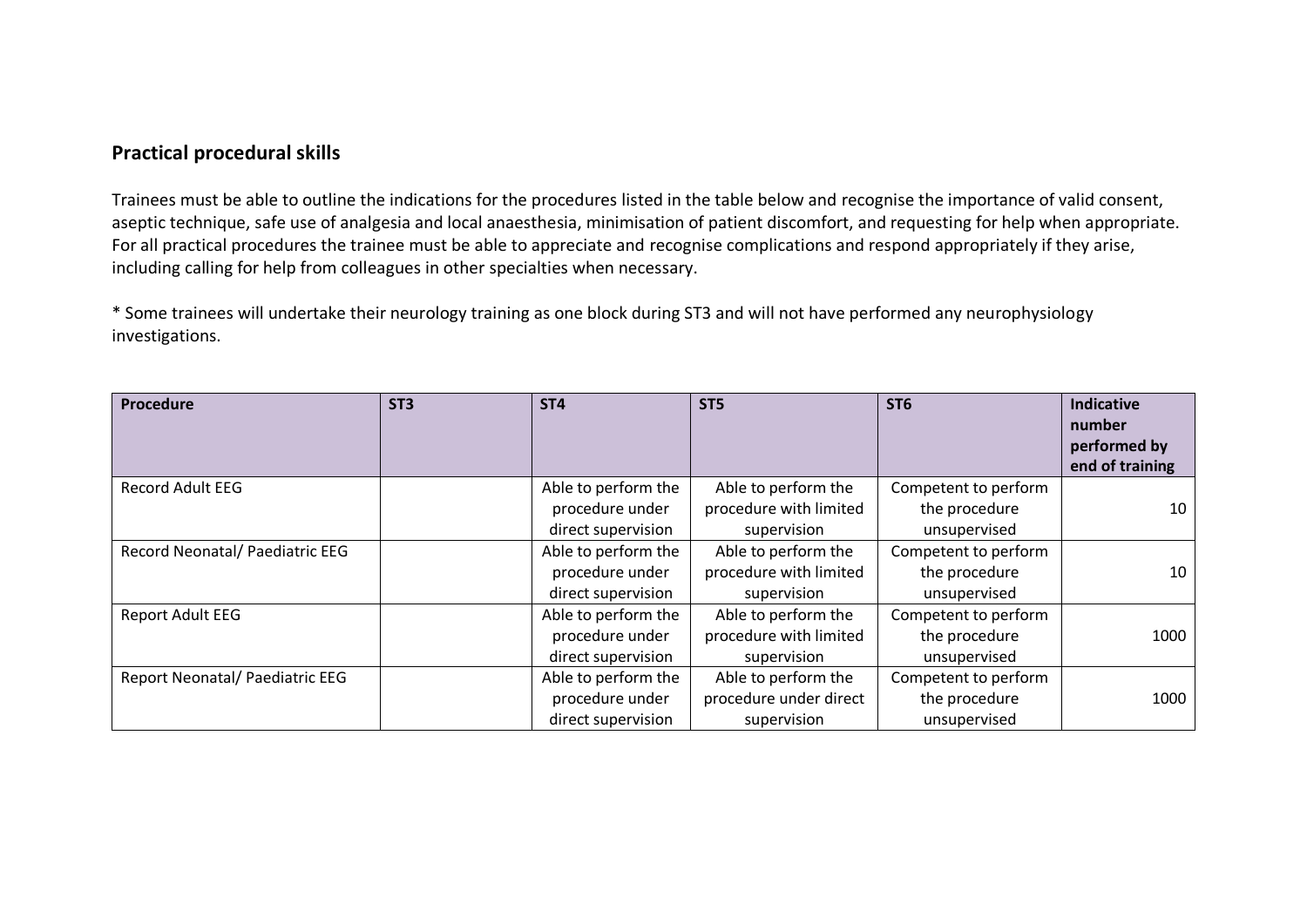| Procedure                         | ST <sub>3</sub> | ST <sub>4</sub>     | ST <sub>5</sub>        | ST <sub>6</sub>      | <b>Indicative</b><br>number     |
|-----------------------------------|-----------------|---------------------|------------------------|----------------------|---------------------------------|
|                                   |                 |                     |                        |                      | performed by<br>end of training |
| NCS for common nerve              |                 | Able to perform the | Able to perform the    | Competent to perform |                                 |
| entrapments                       |                 | procedure under     | procedure with limited | the procedure        | 1000                            |
|                                   |                 | direct supervision  | supervision            | unsupervised         |                                 |
| NCS for less common nerve lesions |                 | Able to perform the | Able to perform the    | Competent to perform |                                 |
|                                   |                 | procedure under     | procedure with limited | the procedure        | 100                             |
|                                   |                 | direct supervision  | supervision            | unsupervised         |                                 |
| NCS for generalised neuropathy    |                 | Able to perform the | Able to perform the    | Competent to perform |                                 |
|                                   |                 | procedure under     | procedure with limited | the procedure        | 100                             |
|                                   |                 | direct supervision  | supervision            | unsupervised         |                                 |
| EMG for neurogenic disorders      |                 | Able to perform the | Able to perform the    | Competent to perform |                                 |
|                                   |                 | procedure under     | procedure with limited | the procedure        | 500                             |
|                                   |                 | direct supervision  | supervision            | unsupervised         |                                 |
| NCS and/or EMG in Paediatrics (5- |                 | Able to perform the | Able to perform the    | Competent to perform |                                 |
| 16 years)                         |                 | procedure under     | procedure under direct | the procedure        | 40                              |
|                                   |                 | direct supervision  | supervision            | unsupervised         |                                 |
| NCS and/or EMG is Paediatrics (<5 |                 | Able to perform the | Able to perform the    | Competent to perform |                                 |
| years)                            |                 | procedure under     | procedure under direct | the procedure        | 10                              |
|                                   |                 | direct supervision  | supervision            | unsupervised         |                                 |
| EMG for probable myopathy         |                 | Able to perform the | Able to perform the    | Competent to perform |                                 |
|                                   |                 | procedure under     | procedure under direct | the procedure        | 50                              |
|                                   |                 | direct supervision  | supervision            | unsupervised         |                                 |
| Repetitive nerve stimulation      |                 | Able to perform the | Able to perform the    | Competent to perform |                                 |
|                                   |                 | procedure under     | procedure under direct | the procedure        | 30                              |
|                                   |                 | direct supervision  | supervision            | unsupervised         |                                 |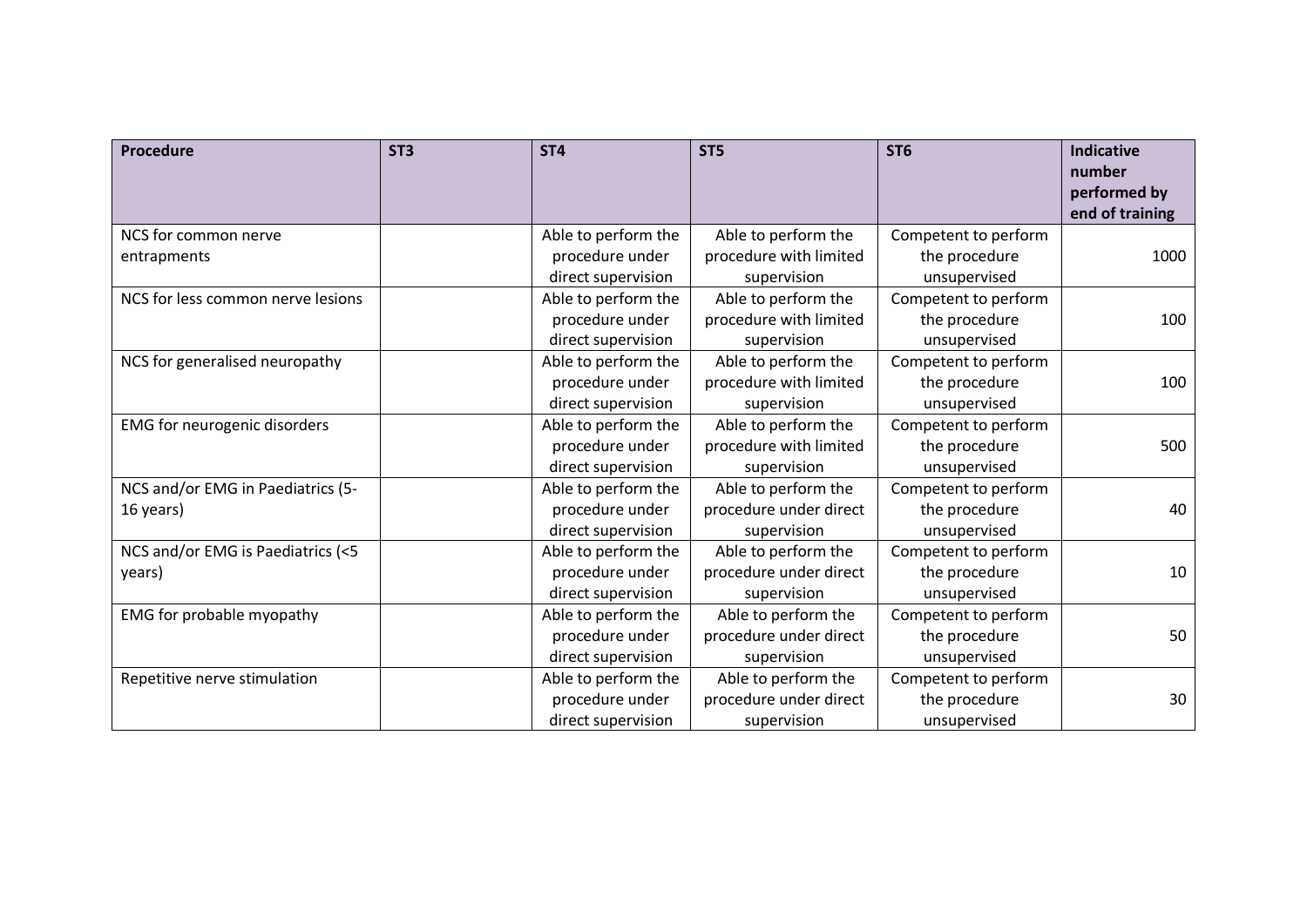| Procedure                          | ST <sub>3</sub> | ST <sub>4</sub>     | ST <sub>5</sub>        | ST <sub>6</sub>      | <b>Indicative</b><br>number     |
|------------------------------------|-----------------|---------------------|------------------------|----------------------|---------------------------------|
|                                    |                 |                     |                        |                      | performed by<br>end of training |
| <b>Record VEP</b>                  |                 | Able to perform the | Able to perform the    | Competent to perform |                                 |
|                                    |                 | procedure under     | procedure under direct | the procedure        | 10                              |
|                                    |                 | direct supervision  | supervision            | unsupervised         |                                 |
| <b>Interpret VEP</b>               |                 | Able to perform the | Able to perform the    | Competent to perform |                                 |
|                                    |                 | procedure under     | procedure under direct | the procedure        | 100                             |
|                                    |                 | direct supervision  | supervision            | unsupervised         |                                 |
| <b>Record SSEP</b>                 |                 | Able to perform the | Able to perform the    | Competent to perform |                                 |
|                                    |                 | procedure under     | procedure under direct | the procedure        | 10                              |
|                                    |                 | direct supervision  | supervision            | unsupervised         |                                 |
| <b>Interpret SSEP</b>              |                 | Able to perform the | Able to perform the    | Competent to perform |                                 |
|                                    |                 | procedure under     | procedure under direct | the procedure        | 50                              |
|                                    |                 | direct supervision  | supervision            | unsupervised         |                                 |
| Surgical monitoring of spinal,     |                 | Able to perform the | Able to perform the    | Competent to perform |                                 |
| cortical or cranial nerve function |                 | procedure under     | procedure under direct | the procedure        | 20                              |
|                                    |                 | direct supervision  | supervision            | unsupervised         |                                 |
| Interpret ambulatory EEG, Surgical |                 | Able to perform the | Able to perform the    | Competent to perform |                                 |
| telemetry, diagnostic telemetry    |                 | procedure under     | procedure under direct | the procedure        | 100                             |
|                                    |                 | direct supervision  | supervision            | unsupervised         |                                 |
| Interpret polysomnography          |                 | Able to perform the | Able to perform the    | Competent to perform |                                 |
|                                    |                 | procedure under     | procedure under direct | the procedure        | 30                              |
|                                    |                 | direct supervision  | supervision            | unsupervised         |                                 |
| Perform & interpret MUP and        |                 | Able to perform the | Able to perform the    | Competent to perform |                                 |
| Turns/amp analysis                 |                 | procedure under     | procedure under direct | the procedure        | 50                              |
|                                    |                 | direct supervision  | supervision            | unsupervised         |                                 |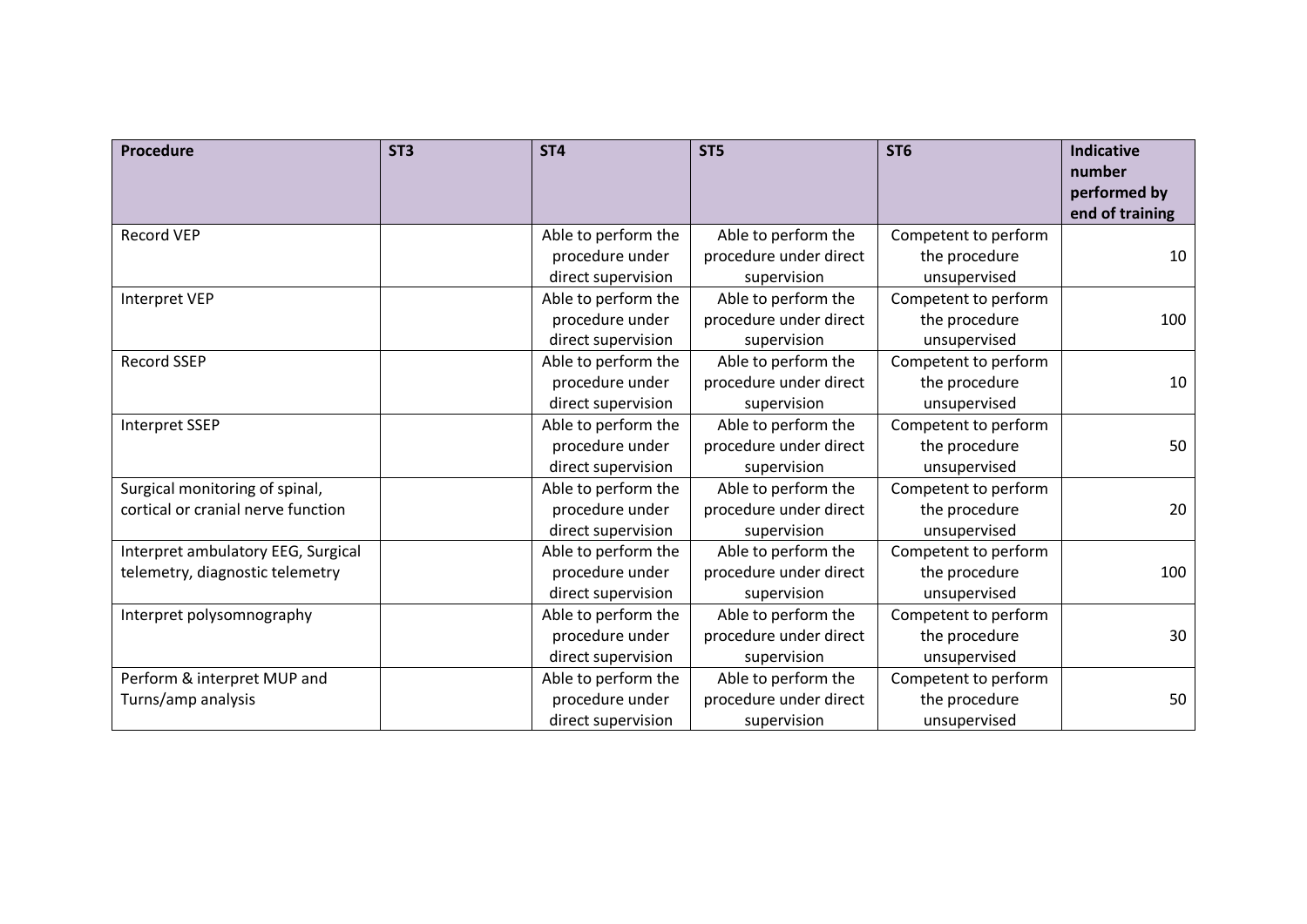| Procedure                          | ST <sub>3</sub> | ST <sub>4</sub>     | ST <sub>5</sub>        | ST <sub>6</sub>      | <b>Indicative</b> |
|------------------------------------|-----------------|---------------------|------------------------|----------------------|-------------------|
|                                    |                 |                     |                        |                      | number            |
|                                    |                 |                     |                        |                      | performed by      |
|                                    |                 |                     |                        |                      | end of training   |
| Perform & interpret single fibre   |                 | Able to perform the | Able to perform the    | Competent to perform |                   |
| EMG (voluntary and/ or stimulated) |                 | procedure under     | procedure under direct | the procedure        | 50                |
|                                    |                 | direct supervision  | supervision            | unsupervised         |                   |
| Interpret electroretinograms       |                 | Able to perform the | Able to perform the    | Competent to perform |                   |
|                                    |                 | procedure under     | procedure under direct | the procedure        | 100               |
|                                    |                 | direct supervision  | supervision            | unsupervised         |                   |
| Interpret ER audiograms/BSAEPs     |                 | Able to perform the | Able to perform the    | Competent to perform |                   |
|                                    |                 | procedure under     | procedure under direct | the procedure        | 50                |
|                                    |                 | direct supervision  | supervision            | unsupervised         |                   |
| Perform & interpret magnetic brain |                 | Able to perform the | Able to perform the    | Competent to perform |                   |
| stimulation                        |                 | procedure under     | procedure under direct | the procedure        | 50                |
|                                    |                 | direct supervision  | supervision            | unsupervised         |                   |

When a trainee has been signed off as being able to perform a procedure independently they are not required to have any further assessment (DOPS) of that procedure unless they or their educational supervisor think that this is required (in line with standard professional conduct).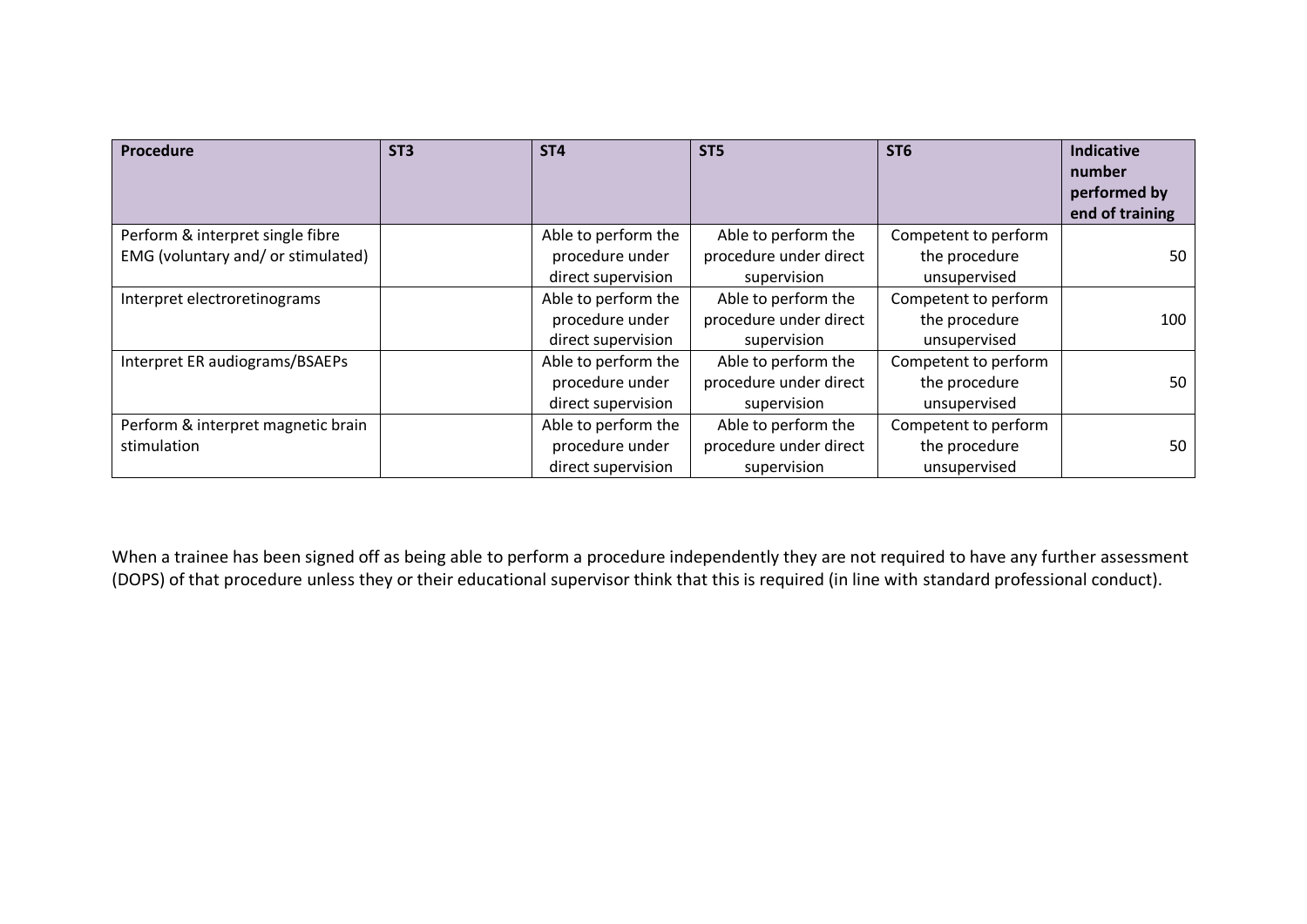## **Levels to be achieved by the end of each training year and at critical progression points for specialty CiPs**

#### **Level descriptors**

Level 1: Entrusted to observe only – no clinical care

Level 2: Entrusted to act with direct supervision

Level 3: Entrusted to act with indirect supervision

Level 4: Entrusted to act unsupervised

• Some training schemes use ST3 as a Neurology post and the trainees will not have exposure to the Neurophysiology components of the Curriculum

| <b>Specialty CiP</b>                                                                       | ST <sub>3</sub> | ST <sub>4</sub> | ST <sub>5</sub> | ST <sub>6</sub> |  |
|--------------------------------------------------------------------------------------------|-----------------|-----------------|-----------------|-----------------|--|
| Managing and delivering a basic adult and paediatric NCS / EMG<br>service                  |                 |                 |                 |                 |  |
| Managing and delivering a basic adult and paediatric<br>Electroencephalography service     |                 |                 |                 |                 |  |
| Managing and delivering a basic adult and paediatric evoked<br>potential service           |                 |                 |                 |                 |  |
| Managing and delivering an advanced adult and paediatric NCS /<br><b>EMG</b> service       |                 |                 |                 |                 |  |
| Managing and delivering an advanced adult and paediatric<br>Electroencephalography service |                 |                 |                 |                 |  |
| Managing and delivering an advanced adult and paediatric<br>evoked potential service       |                 |                 |                 |                 |  |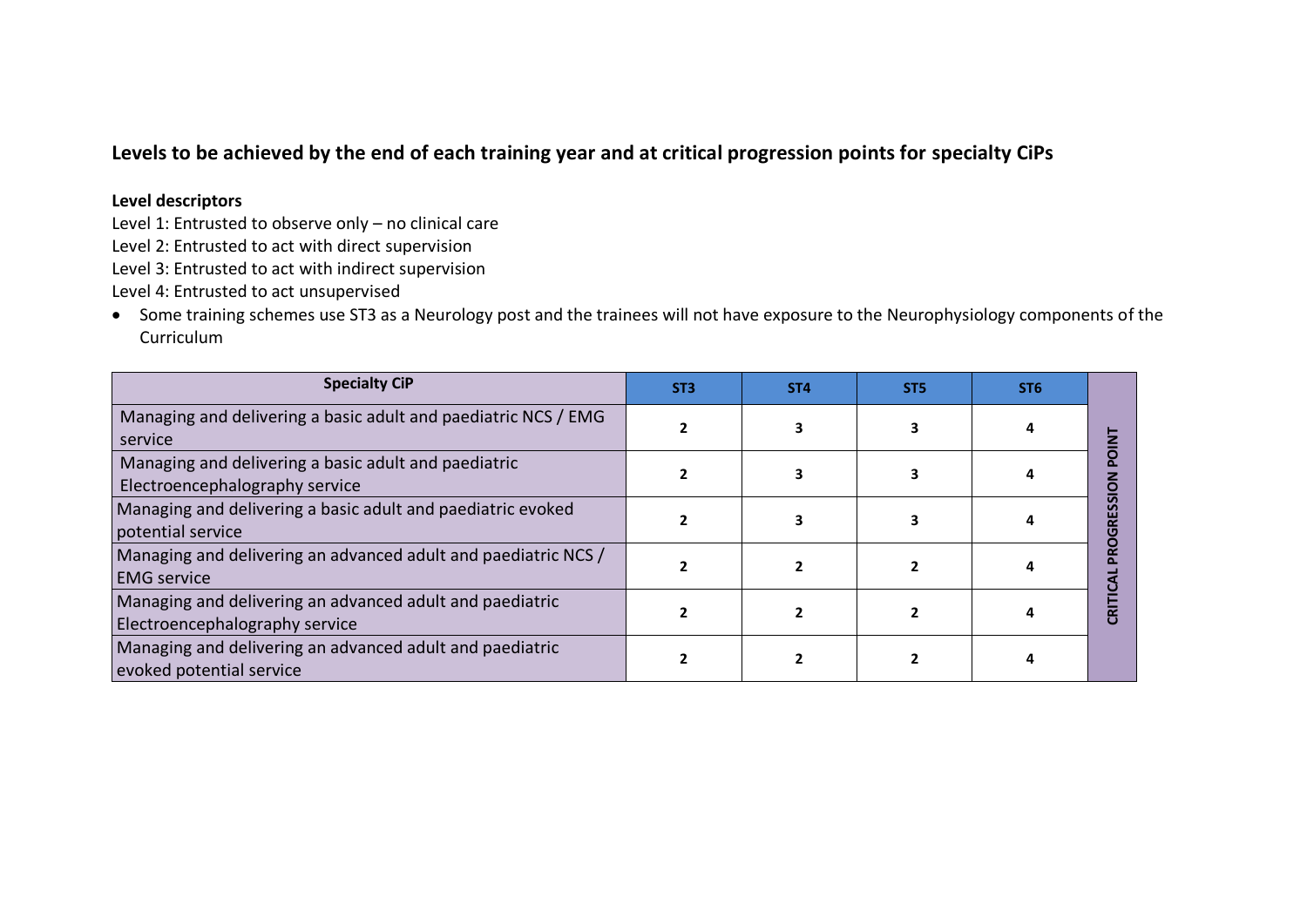#### **Training programme**

The organisation and delivery of postgraduate training is the responsibility of the Health Education England (HEE), NHS Education for Scotland (NES), Health Education and Improvement Wales (HEIW) and the Northern Ireland Medical and Dental Training Agency (NIMDTA) – referred to from this point as 'deaneries'. A training programme director (TPD) will be responsible for coordinating the specialty training programme. In England, the local organisation and delivery of training is overseen by a school of medicine.

Progression through the programme will be determined by the Annual Review of Competency Progression (ARCP) process. The training requirements for each indicative year of training are summarised in the ARCP decision aid (available on the [JRCPTB website\)](http://www.jrcptb.org.uk/).

The sequence of training should ensure appropriate progression in experience and responsibility. The training to be provided at each training site is defined to ensure that during the programme, the curriculum requirements are met and unnecessary duplication and educationally unrewarding experiences are avoided.

<span id="page-28-0"></span>The following provides a guide on how training programmes should be focussed in each training year in order for trainees to gain the experience and develop the capabilities to the level required.

#### **Outpatients**

Trainees should attend and be actively involved in regular peripheral neurophysiology clinics throughout the training programme. It is accepted that there may be some attachments (eg neurology) where the focus may be on other aspects of adult or paediatric neurology. Trainees are also encouraged to attend clinics in related specialities such as hand surgery and ophthalmology to complement their learning experience. It is expected that trainees will do clinics in all years of training. It will be up to TPDs and Educational Supervisors to construct imaginative and creative clinic programmes in order for the trainee to have a satisfactory educational experience. The number of patients that a trainee should see in each clinic is not defined, neither is the time that should be spent in clinic, but the trainee will need to have recorded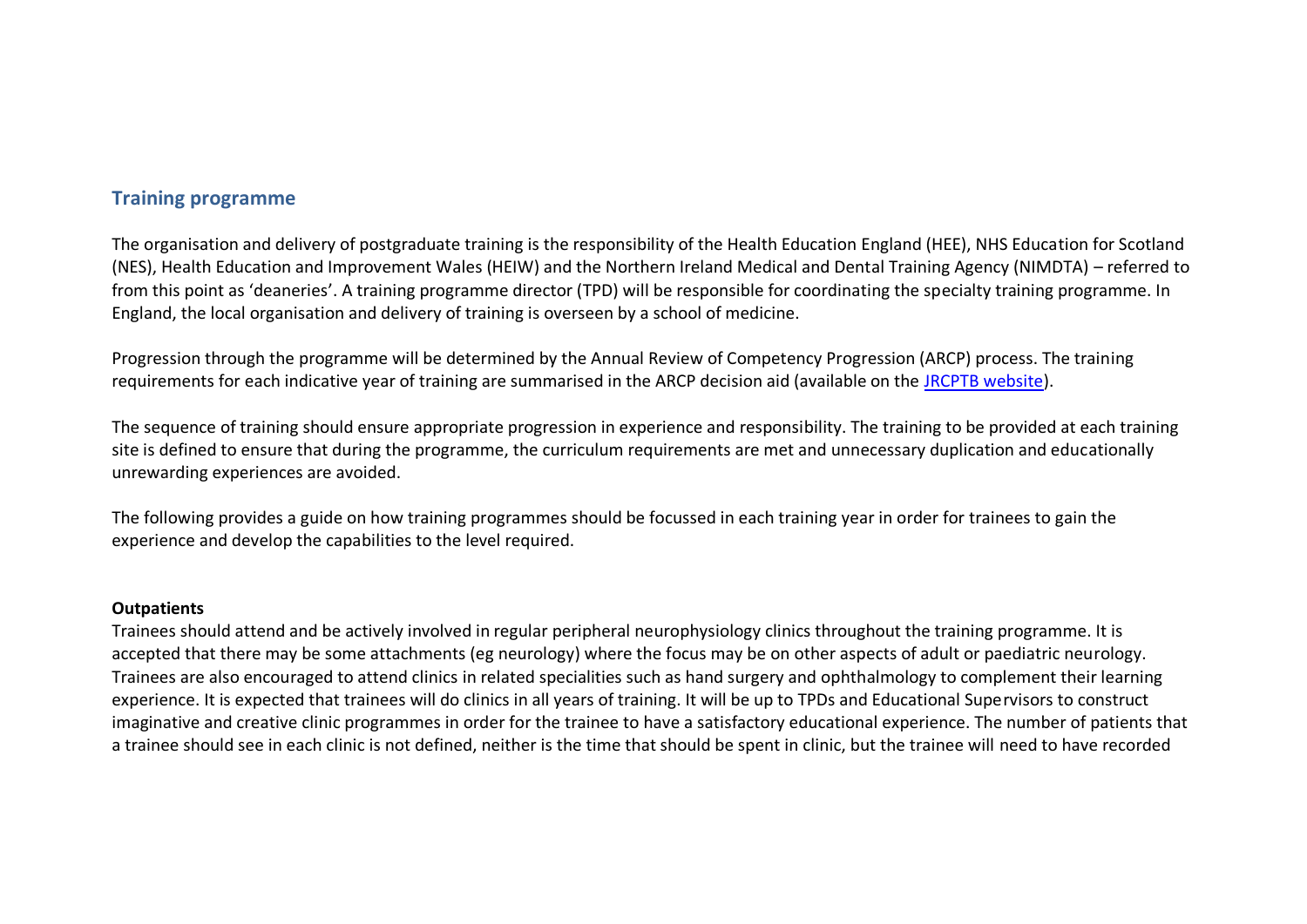sufficient numbers and seen sufficient breadth of pathology to have completed the indicative numbers of their log book to the satisfaction of their ARCP panel. Clinic experience should be used as an opportunity to undertake supervised learning events and reflection.

#### **Critical care experience**

It is expected that trainees will be involved in the neurophysiological investigation of patients who are critically ill. Trainees should have significant experience of critical care, preferably in a level 3 intensive care unit (ICU) or in a level 2 high dependency unit (HDU). It is not expected that this be a formal placement, but multiple visits to critical care to perform neurophysiological investigation as required. The educational objectives of this are:

- To be able to work in the multi-disciplinary teams that run critical care units
- To develop enhanced procedural skills such as somatosensory evoked potentials and electromyography in an environment prone to electrical interference.
- To develop confidence in being involved with critical care units.

#### **Inpatient experience**

It is expected that trainees will be involved in the neurophysiological investigation of in-patients who need investigation on the ward or other settings. Every patient seen on the ward or in out-patients, provides a learning opportunity which will be enhanced by following the patient through the course of their illness. The experience of the evolution of patients' problems over time is a critical part of both the diagnostic process, as well as patient management. Patients seen should provide the basis for critical reading and reflection on clinical problems.

#### **Multi-disciplinary team meetings**

There are many situations where clinical problems are discussed with clinicians in other disciplines. These provide excellent opportunities for observation of clinical reasoning and active participation in discussions. Appropriate examples include, but are not limited to, neuromuscular pathology meetings, epilepsy surgery meetings, epilepsy or paediatric neurology meetings, retinopathy meetings and surgical planning meetings.

#### **Operating theatre attendance**

There are opportunities for trainees to be involved in intraoperative monitoring of neurological function during surgery and in mapping of epilepsy surgery. Trainees are encouraged to perform supervised activity to support the work of the surgeons.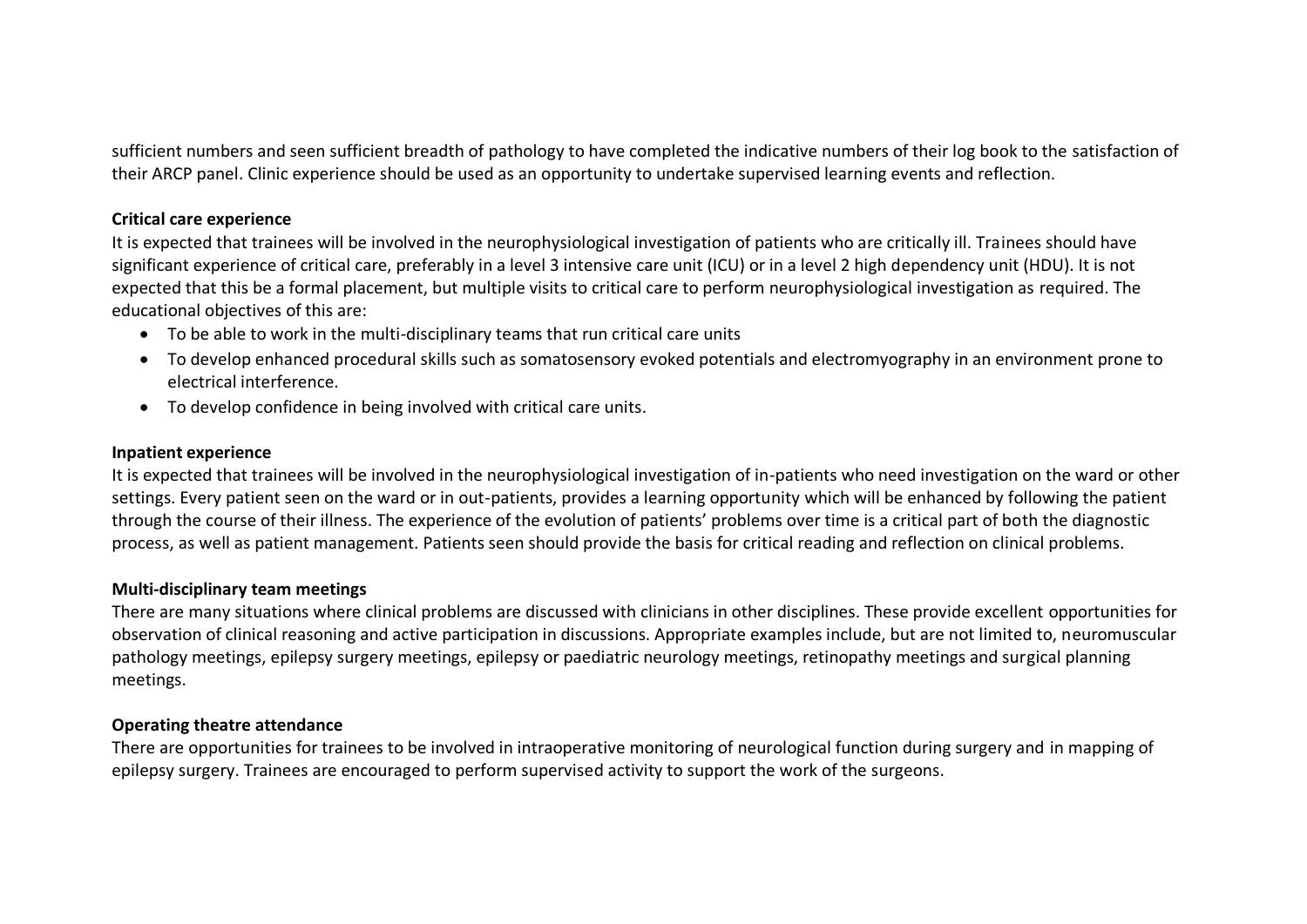#### **Neurology placement**

It is expected that those trainees who do not have a previous CCT in Neurology or Paediatric Neurology will spend an indicative 12 months in Neurology training. This can be in one or more blocks or spread throughout the 4 year training scheme, depending on local arrangements. Trainees may wish to be part of the Neurology on-call rota to gain experience and take part in ward rounds, but this is not mandatory. It will be up to TPDs and Educational Supervisors to construct imaginative and creative clinic attendances in order for the trainee to have a satisfactory educational experience. Particular emphasis should be placed on those adult and paediatric sub-specialties most relevant to neurophysiology such as epilepsy, neuromuscular disease, movement disorders, botulinum toxin clinics and neuro-ophthalmology clinics. Whilst it is reasonable for trainees to participate in stroke thrombolysis and headache clinics, it would be unacceptable for this to be the dominant neurology experience during training. Examples of suitable activity are:

- Ward rounds
- Ward Liaison
- ITU ward rounds
- Out-patient clinics
- Day Unit activity
- Multidisciplinary team meetings
- Clerking
- Acute neurology admissions
- Botulinum toxin clinics
- Neurology on-call

At the end of the neurology training it is expected that the following objectives are met.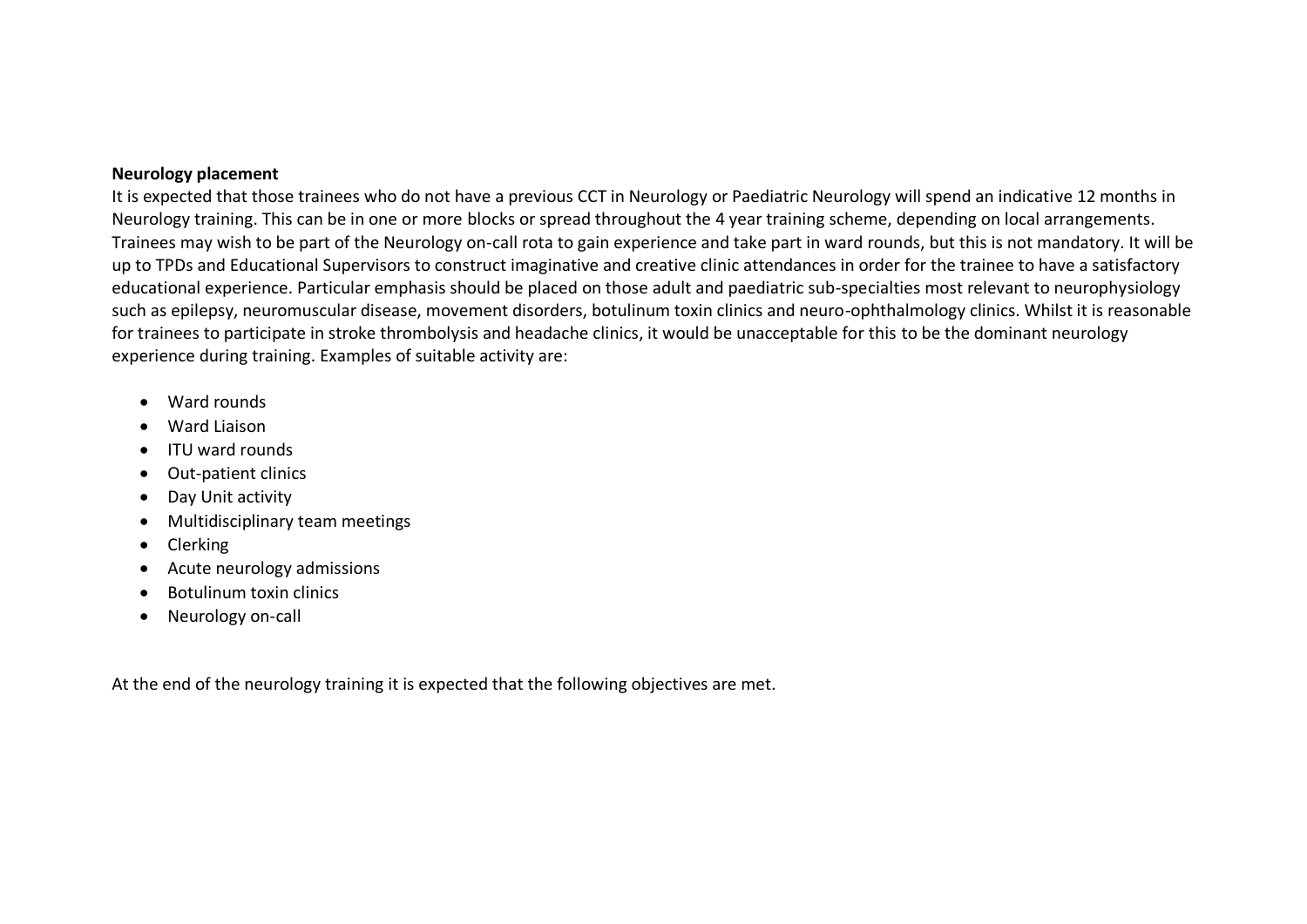| <b>Objectives</b>                                               | <b>Clinical Neurophysiology CiP</b>                                  |
|-----------------------------------------------------------------|----------------------------------------------------------------------|
| Demonstrates competence in taking a neurology history and       | All                                                                  |
| interpreting the findings                                       |                                                                      |
| Demonstrates competence in performing a neurological            | All                                                                  |
| examination and interpreting the findings                       |                                                                      |
| Demonstrates competence in managing a patient during a seizure  | Managing and delivering a basic adult and paediatric EEG service     |
| or non-epileptic attack                                         |                                                                      |
|                                                                 | Managing and delivering an advanced adult and paediatric EEG service |
|                                                                 |                                                                      |
| Demonstrates competence in managing patients with acute and     | Managing and delivering a basic adult and paediatric EMG service     |
| chronic neuromuscular disease                                   |                                                                      |
|                                                                 | Managing and delivering an advanced adult and paediatric EMG         |
|                                                                 | service                                                              |
| Demonstrates competence in recognising and interpreting seizure | Managing and delivering a basic adult and paediatric EEG service     |
| semiology                                                       |                                                                      |
|                                                                 | Managing and delivering an advanced adult and paediatric EEG service |
| Demonstrates leadership and team skills with junior and         | All                                                                  |
| multidisciplinary staff                                         |                                                                      |
| Demonstrates time management skills                             | All                                                                  |
| Demonstrates good communication skills                          | All                                                                  |
| Demonstrates good practical skills such as botulinum toxin      | Managing and delivering an advanced adult and paediatric EMG         |
| injection and lumbar puncture.                                  | service                                                              |
| Demonstrates a broad knowledge and understanding of the         | Managing and delivering a basic adult and paediatric EMG service     |
| pathology, presentation, treatment and prognosis of             |                                                                      |
| neuromuscular diseases.                                         | Managing and delivering an advanced adult and paediatric EMG         |
|                                                                 | service                                                              |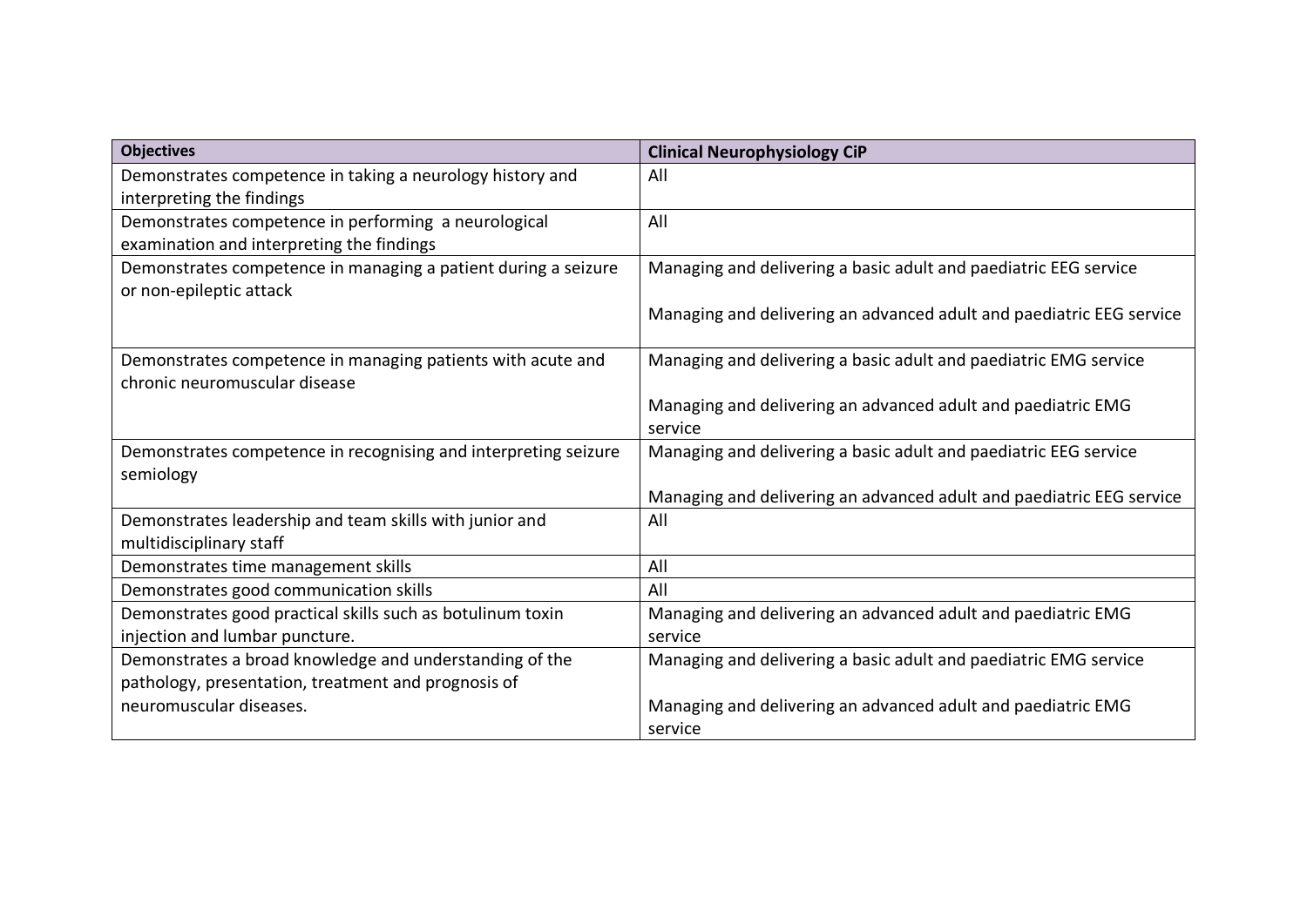| <b>Objectives</b>                                           | <b>Clinical Neurophysiology CiP</b>                                  |
|-------------------------------------------------------------|----------------------------------------------------------------------|
| Demonstrates a broad knowledge and understanding of the     | Managing and delivering a basic adult and paediatric EEG service     |
| pathology, presentation, treatment and prognosis of seizure |                                                                      |
| disorders                                                   | Managing and delivering an advanced adult and paediatric EEG service |
| Demonstrates a broad knowledge and understanding of the     | Managing and delivering an advanced adult and paediatric evoked      |
| pathology, presentation, treatment and prognosis of         | potential service                                                    |
| neuroinflammatory disease.                                  |                                                                      |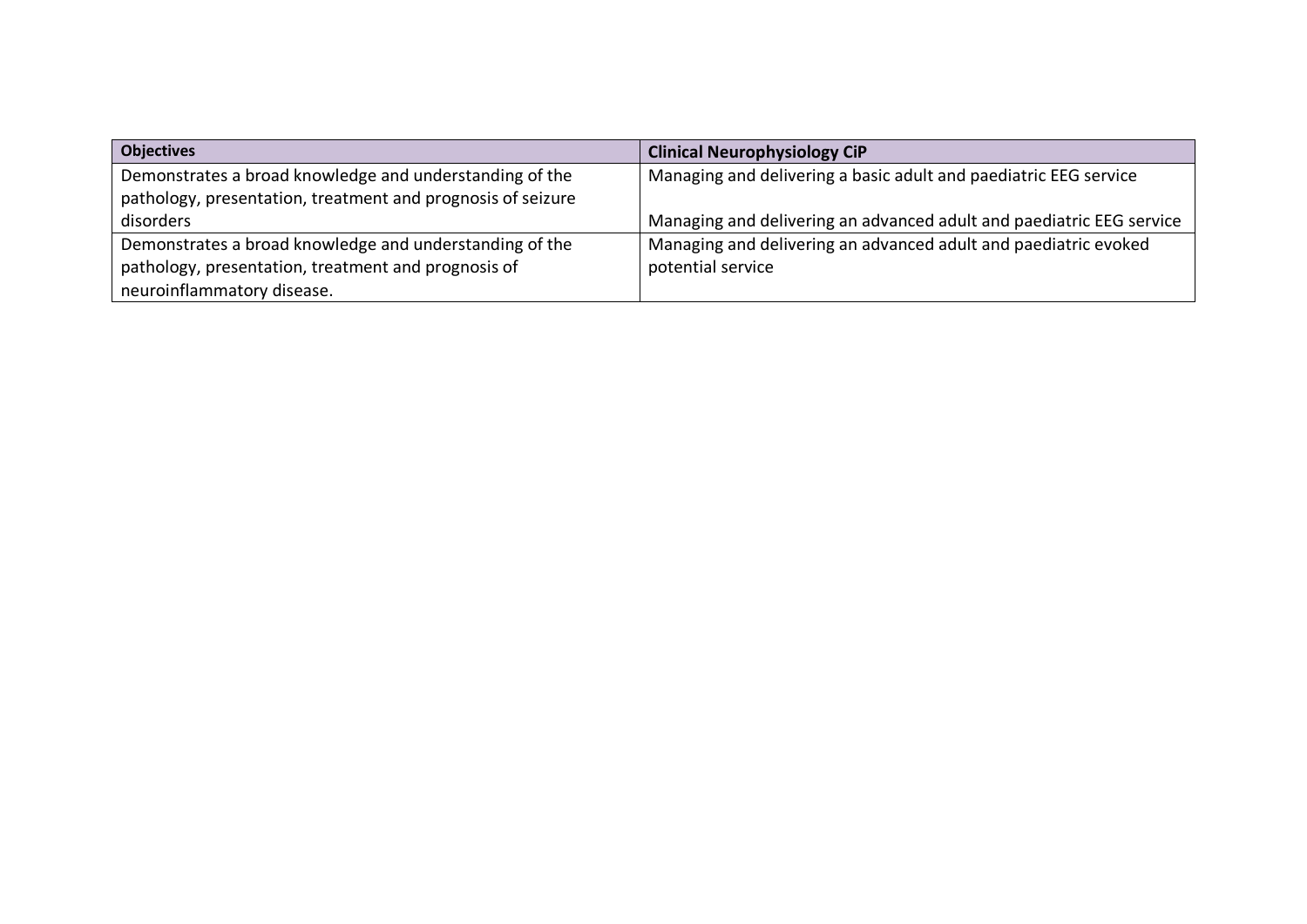## **Training resources links**

<span id="page-33-0"></span>[www.bscn.org.uk](http://www.bscn.org.uk/) [Clinical Neurophysiology 2021 Curriculum](https://www.jrcptb.org.uk/sites/default/files/Clinical%20Neurophysiology%202021%20Curriculum%20FINAL.pdf) [Clinical Neurophysiology 2021 ARCP Decision Aid](https://www.jrcptb.org.uk/sites/default/files/ARCP%20Decision%20Aid%20Clinical%20Neurophysiology%20FINAL%20July%202021%20updated.pdf) [JRCPTB Physician Trainer Resources](https://www.jrcptb.org.uk/training-certification/physician-trainer-resources)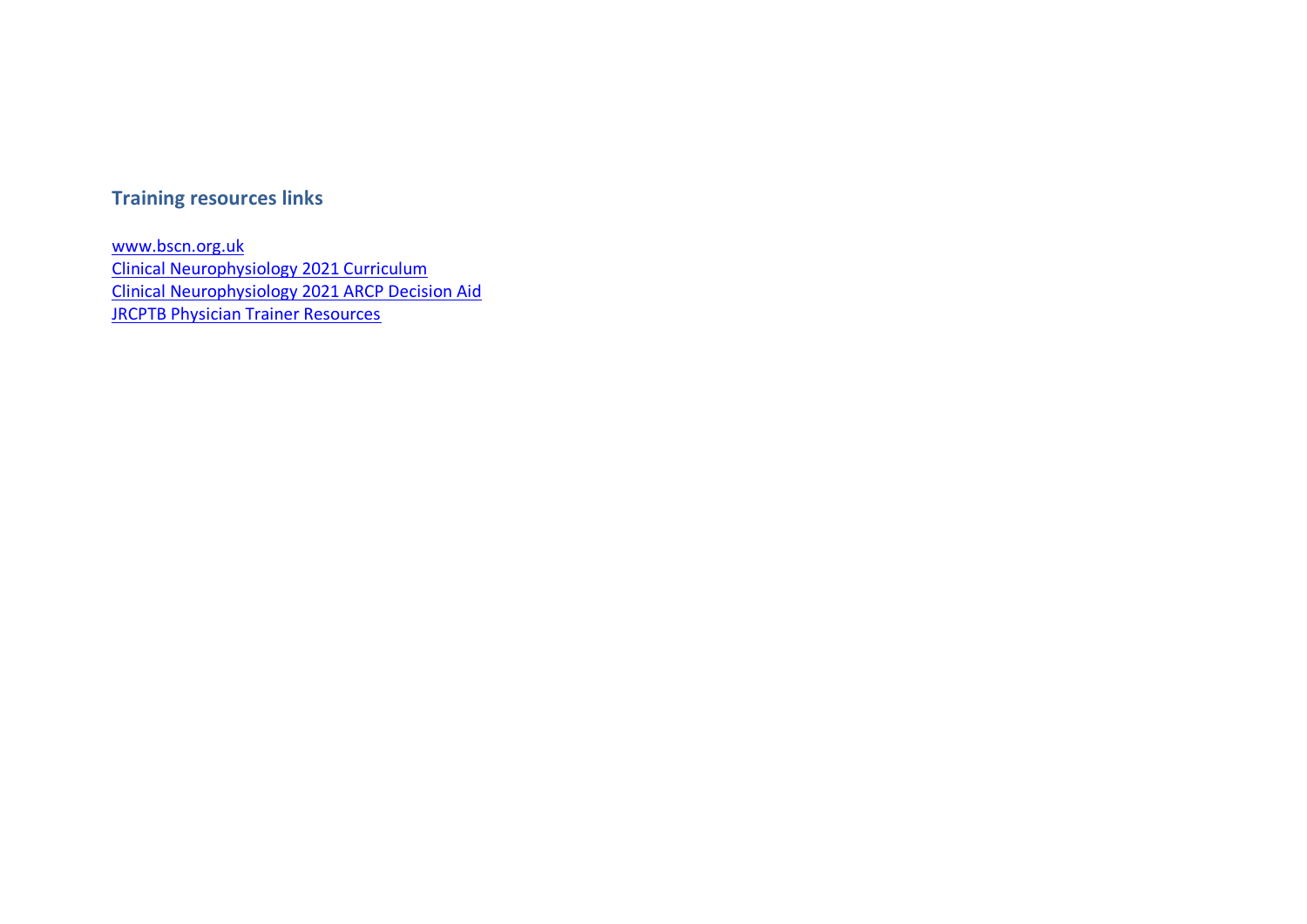## **Glossary of abbreviations**

<span id="page-34-0"></span>

| <b>ACAT</b>   | <b>Acute Care Assessment Tool</b>                 |
|---------------|---------------------------------------------------|
| <b>ALS</b>    | <b>Advanced Life Support</b>                      |
| <b>ARCP</b>   | Annual Review of Competence Progression           |
| <b>AUT</b>    | <b>Acute Unselected Take</b>                      |
| <b>CiP</b>    | <b>Capabilities in Practice</b>                   |
| CbD           | <b>Case-based Discussion</b>                      |
| <b>CCT</b>    | Certificate of Completion of Training             |
| CS.           | <b>Clinical Supervisor</b>                        |
| <b>CBME</b>   | <b>Competency Based Medical Education</b>         |
| <b>DME</b>    | <b>Director of Medical Education</b>              |
| <b>DOPS</b>   | <b>Direct Observation of Procedural Skills</b>    |
| <b>EPA</b>    | <b>Entrustable Professional Activity</b>          |
| ES            | <b>Educational Supervisor</b>                     |
| <b>GPC</b>    | <b>Generic Professional Capabilities</b>          |
| <b>GMC</b>    | <b>General Medical Council</b>                    |
| HoS           | <b>Head of School</b>                             |
| ICU           | <b>Intensive Care Unit</b>                        |
| <b>IMY1-3</b> | Internal Medicine Year 1-3                        |
| <b>JRCPTB</b> | Joint Royal Colleges of Physicians Training Board |
| <b>MDT</b>    | Multidisciplinary Team                            |
| <b>MCR</b>    | Multiple Consultant Report                        |
| Mini CEX      | <b>Mini Clinical Evaluation Exercise</b>          |
| <b>mHDU</b>   | Medical High Dependency Unit                      |
| <b>MMC</b>    | <b>Modernising Medical Careers</b>                |
| <b>MSF</b>    | <b>Multi-Source Feedback</b>                      |
| <b>NTN</b>    | <b>National Training Number</b>                   |
| <b>PDP</b>    | Professional Development Plan                     |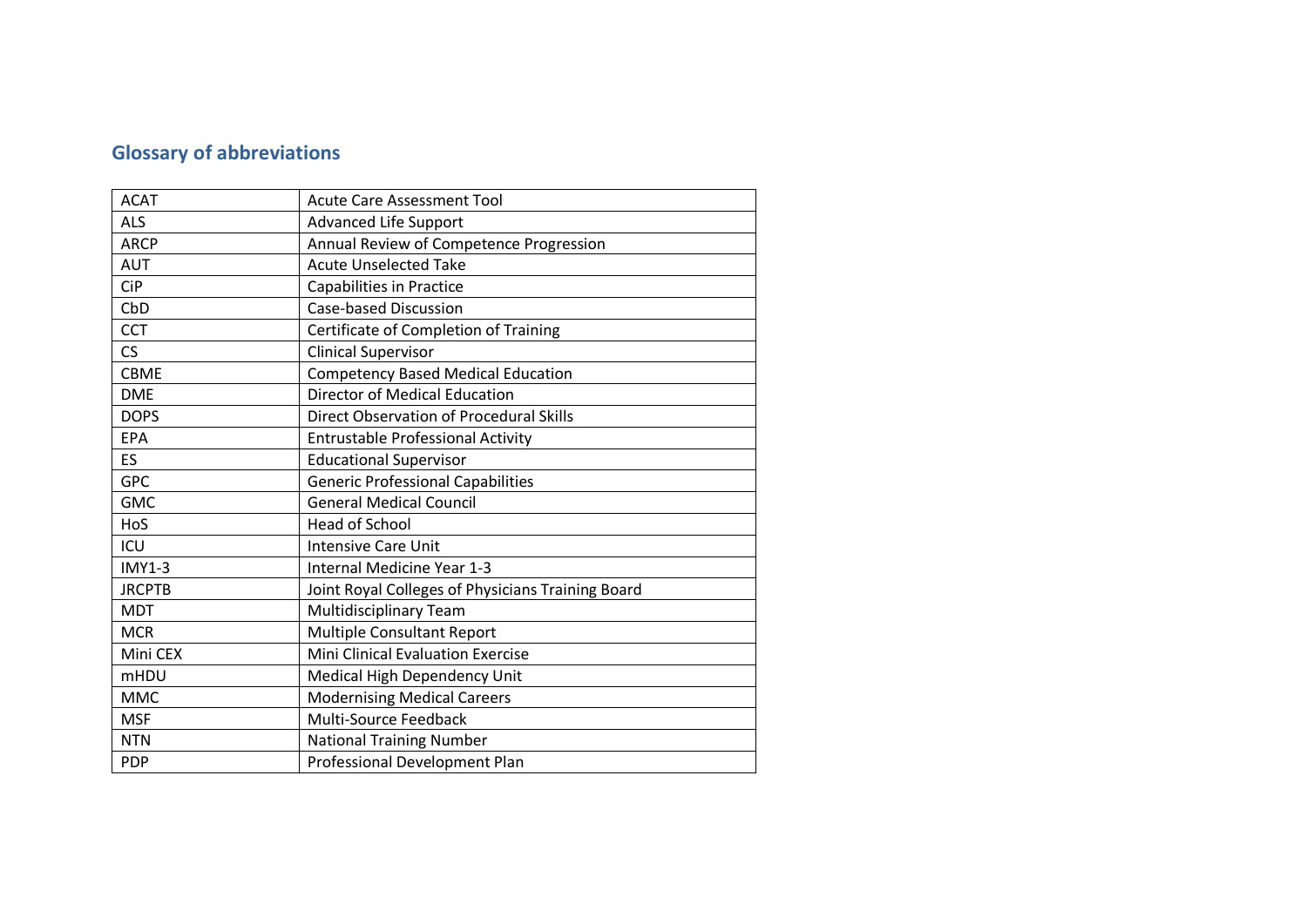| l PS       | <b>Patient Survey</b>            |
|------------|----------------------------------|
| <b>SLE</b> | <b>Supervised Learning Event</b> |
| WPBA       | Workplace Based Assessment       |